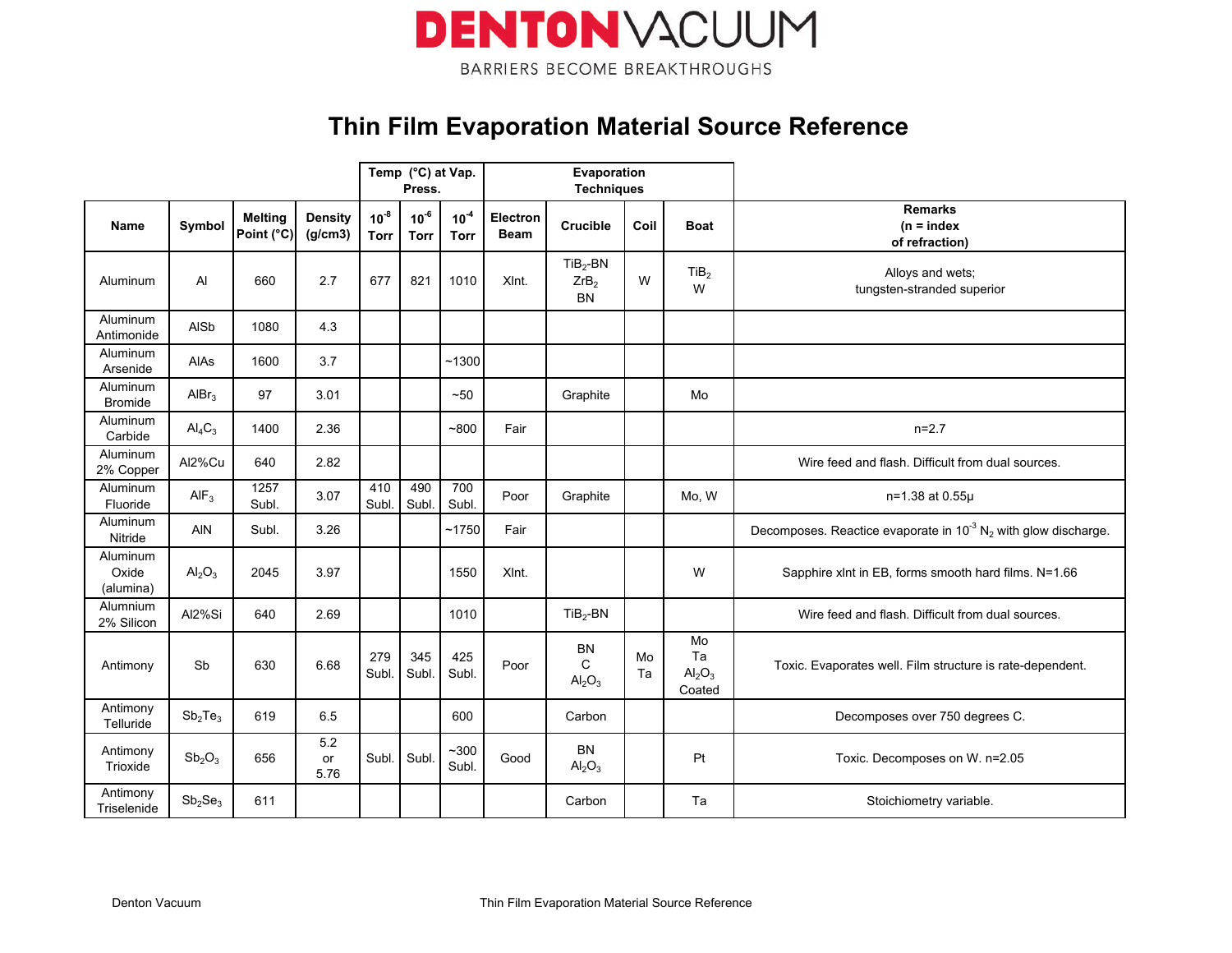| Antimony<br>Trisulphide    | $Sb_2S_3$                       | 550             | 4.64                      |             |             | ~200                | Good  | $\text{Al}_2\text{O}_3$                              |   | Mo<br>Ta                                     | n=3.01 at 0.55µ. No decomposition.                                                                        |
|----------------------------|---------------------------------|-----------------|---------------------------|-------------|-------------|---------------------|-------|------------------------------------------------------|---|----------------------------------------------|-----------------------------------------------------------------------------------------------------------|
| Arsenic                    | As                              | 814             | 5.73                      | 107<br>Subl | 150<br>Subl | 210<br>Subl.        | Poor  | Al <sub>2</sub> O <sub>3</sub><br>BeO<br>Vit. Carbon |   | $\mathsf{C}$                                 | Toxic. Sublimes rapidly at low temperature.                                                               |
| Arsenic<br>Selenide        | As <sub>2</sub> Se <sub>3</sub> | 360             | 4.75                      |             |             |                     |       | $\overline{Al_2O_3}$<br>Quartz                       |   |                                              | n=2.41 at 3.8µ.                                                                                           |
| Arsenic<br>Trisulphide     | $\text{As}_2\text{S}_3$         | 300             | 3.43                      |             |             | ~1400               | Fair  | $\overline{Al_2O_3}$<br>Quartz                       |   | Mo                                           | $n=2.8$                                                                                                   |
| Arsenic<br>Telluride       | As <sub>2</sub> Te <sub>3</sub> | 362             |                           |             |             |                     |       |                                                      |   | Flash                                        |                                                                                                           |
| Barium                     | Ba                              | 710             | 3.78                      | 545         | 627         | 735                 | Fair  | Metals                                               | W | W<br>Ta<br>Mo                                | Wets w/o alloying - reacts with ceramics                                                                  |
| Barium<br>Chloride         | BaCl <sub>2</sub>               | 962             | 3.86                      |             |             | ~1650               |       |                                                      |   | Ta, Mo                                       | Use gentle preheat to outgas                                                                              |
| Barium<br>Fluoride         | BaF <sub>2</sub>                | 1280            | 4.83                      | Subl.       | Subl        | ~1700<br>Subl.      | Good  |                                                      |   | Mo                                           | n=1.29 at 5µ. Density Rate Dependent.                                                                     |
| Barium<br>Oxide            | <b>BaO</b>                      | 1923            | 5.72<br><b>or</b><br>5.32 |             |             | $-1300$             | Poor  | Al <sub>2</sub> O <sub>3</sub>                       |   | Pt                                           | Decomposes slightly. n=1.98                                                                               |
| Barium<br>Sulphide         | <b>BaS</b>                      | 2200            | 4.25                      |             |             | 1100                |       |                                                      |   | Mo                                           | $n=2.16$                                                                                                  |
| Barium<br>Titanate         | BaTiO <sub>3</sub>              | Dec-<br>omposes | 6                         | Dec.        | Dec.        | Dec.                |       |                                                      |   |                                              | Decomposes, yields free Ba from single source;<br>sputtering preferred;<br>or co-evaporate from 2 sources |
| Beryllium                  | Be                              | 1278            | 1.85                      | 710         | 878         | 1000                | XInt. | <b>BeO</b><br>$\mathsf{C}$<br>Vit. Carbon            | W | W<br>Ta                                      | Wets W/Mo/Ta. Metal powder and oxides are toxic.<br>Evaporates easily.                                    |
| Beryllium<br>Chloride      | BeCl <sub>2</sub>               | 440             | 1.9                       |             |             | ~150                |       |                                                      |   |                                              |                                                                                                           |
| Beryllium<br>Fluoride      | BeF <sub>2</sub>                | 800             | 1.99                      | Subl.       | Subl        | ~200<br>Subl.       | Good  |                                                      |   |                                              | Toxic.                                                                                                    |
| Beryllium<br>Oxide         | <b>BeO</b>                      | 2530            | 3.01                      |             |             | 1900                | Good  |                                                      |   |                                              | Powders toxic. No decomposition from EB guns. n=1.72                                                      |
| <b>Bismuth</b>             | Bi                              | 271             | 9.8                       | 330         | 410         | 520                 | XInt. | Al <sub>2</sub> O <sub>3</sub><br>Vit. Carbon        | W | W<br>Mo<br>$\mathsf{Al}_2\mathsf{O}_3$<br>Ta | Vapors are toxic. High Resistivity. No shorting of baskets.                                               |
| <b>Bismuth</b><br>Fluoride | Bif <sub>3</sub>                | 727             | 8.75                      | Subl.       | Subl        | $~1$ - 300<br>Subl. |       | Graphite                                             |   |                                              | n=1.74 at 1µ 1.64 at 10µ                                                                                  |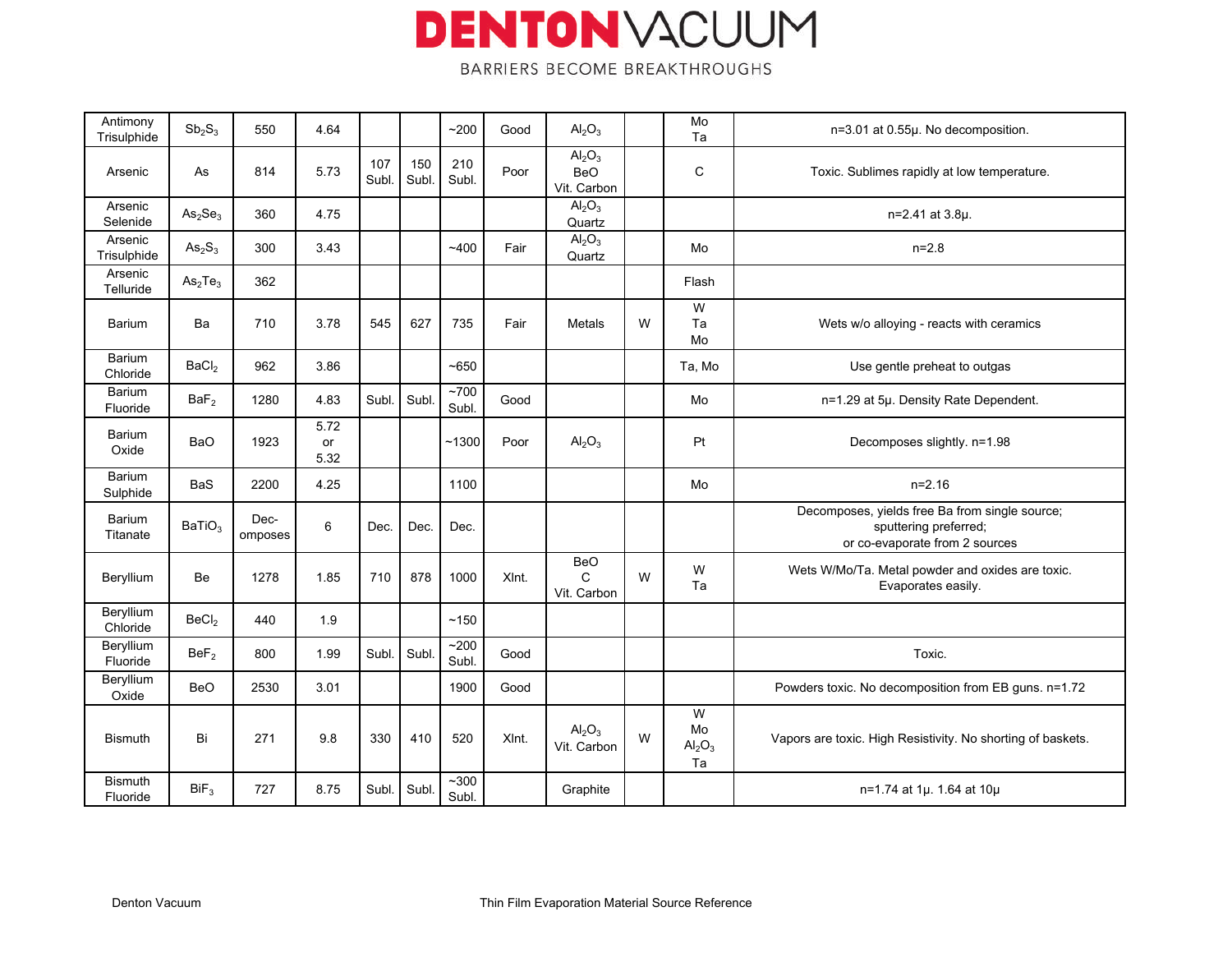| <b>Bismuth</b><br>Oxide       | Bi <sub>2</sub> O <sub>3</sub>  | 820  | 8.9  |               |               | ~1400          | Poor  |                                          | Pt                  | Vapors are toxic. n=2.55                                                                  |
|-------------------------------|---------------------------------|------|------|---------------|---------------|----------------|-------|------------------------------------------|---------------------|-------------------------------------------------------------------------------------------|
| <b>Bismuth</b><br>Selenide    | Bi <sub>2</sub> Se <sub>3</sub> | 710  | 7.66 |               |               | ~1650          | Good  | Graphite<br>Quartz                       |                     | Sputtering preferred; or co-evaporate from 2 sources.                                     |
| <b>Bismuth</b><br>Telluride   | Bi <sub>2</sub> Te <sub>3</sub> | 585  | 7.85 |               |               | $-600$         |       | Graphite<br>Quartz                       | W<br>Mo             | Sputtering preferred; or co-evaporate from 2 sources.                                     |
| <b>Bismuth</b><br>Titanate    | $Bi2Ti2O7$                      |      |      | Dec.          | Dec.          | Dec.           |       |                                          |                     | Decomposes. Sputtering preferred; or co-evaporate from 2<br>sources in 10-20 <sub>2</sub> |
| <b>Bismuth</b><br>Trisulphide | Bi <sub>2</sub> S <sub>3</sub>  | 685  | 7.39 |               |               |                |       |                                          |                     | $n = 1.5$ (approx.)                                                                       |
| Boron                         | B                               | 2100 | 2.36 | 1278<br>Subl. | 1548<br>Subl. | 1797<br>Subl.  | XInt. | $\mathsf C$<br>Vit. Carbon               | $\mathbf C$         | Material explodes with rapid cooling.<br>Forms carbide with container.                    |
| Boron<br>Carbide              | $B_4C$                          | 2350 | 2.5  | 2500          | 2580          | 2650           | XInt. |                                          |                     | Similar to chromium.                                                                      |
| Boron<br>Nitride              | <b>BN</b>                       | 2300 | 2.2  | Subl.         | Subl          | ~1600<br>Subl. | Poor  |                                          |                     | Sputtering preferred; Decomposes.                                                         |
| Boron<br>Oxide                | $B_2O_3$                        | 460  | 1.82 |               |               | ~1400          | Good  |                                          | Pt<br>Mo            | $n = 1.46$                                                                                |
| Boron<br>Trisulphide          | $B_2S_3$                        | 310  | 1.55 |               |               | 800            |       | Graphite                                 |                     |                                                                                           |
| Cadmium                       | Cd                              | 321  | 8.64 | 64            | 120           | 180            | Poor  | $\mathsf{Al}_2\mathsf{O}_3$<br>Quartz    | W<br>Cb<br>Mo<br>Ta | Poisons vacuum systems, low sticking coefficient                                          |
| Cadmium<br>Antimonide         | CdSb                            | 456  | 6.92 |               |               |                |       |                                          |                     |                                                                                           |
| Cadmium<br>Arsenide           | Cd <sub>3</sub> As <sub>2</sub> | 721  | 6.21 |               |               |                |       | Quartz                                   |                     |                                                                                           |
| Cadmium<br><b>Bromide</b>     | CdBr <sub>2</sub>               | 567  | 5.19 |               |               | $~1$ - 300     |       |                                          |                     |                                                                                           |
| Cadmium<br>Chloride           | CdCl <sub>2</sub>               | 570  | 4.05 |               |               | ~1400          |       |                                          |                     |                                                                                           |
| Cadmium<br>Fluoride           | CdF <sub>2</sub>                | 1070 | 6.64 |               |               | ~100           |       |                                          |                     | $n = 1.56$                                                                                |
| Cadmium<br>lodide             | CdI <sub>2</sub>                | 400  | 5.3  |               |               | ~250           |       |                                          |                     |                                                                                           |
| Cadmium<br>Oxide              | CdO                             | 900  | 6.95 |               |               | $~10-530$      |       |                                          |                     | Disproportionates. n=2.49                                                                 |
| Cadmium<br>Selenide           | CdSe                            | 1264 | 5.81 | Subl.         | Subl          | 540<br>Subl.   | Good  | Al <sub>2</sub> O <sub>3</sub><br>Quartz | Mo<br>Ta            | Evaporates easily. n=2.4 at 0.6µ                                                          |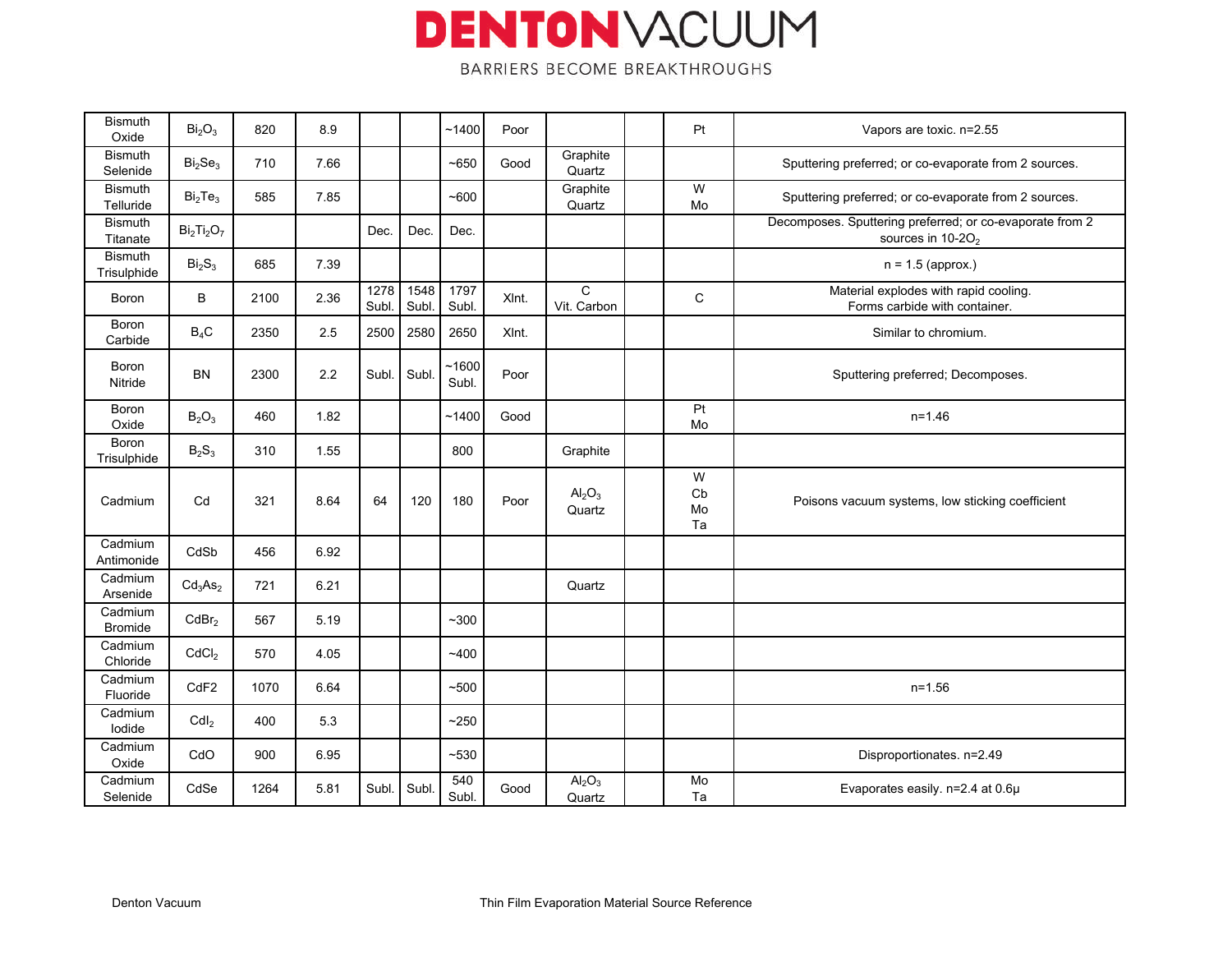| Cadmium<br>Silicide      | CdSiO <sub>2</sub>             |       |             |               |               | ~1600         |       |                                                             |               |               | $n = 1.69$                                                                                     |
|--------------------------|--------------------------------|-------|-------------|---------------|---------------|---------------|-------|-------------------------------------------------------------|---------------|---------------|------------------------------------------------------------------------------------------------|
| Cadmium<br>Sulphide      | CdS                            | 1750  | 4.82        | Subl.         | Subl.         | 550<br>Subl.  | Fair  | $\mathsf{Al}_2\mathsf{O}_3$<br>Quartz                       |               | W<br>Mo<br>Ta | Sticking coefficient strongly affected by substrate temperature.<br>n=2.4, JVST 12, 188 (1975) |
| Cadmium<br>Telluride     | CdTe                           | 1098  | 6.2         |               |               | 450           |       |                                                             | W             | W<br>Mo<br>Ta | Stoichiometry depends on substrate temperature. n=2.6                                          |
| Calcium                  | Ca                             | 842   | 1.55        | 272<br>Subl.  | 357<br>Subl.  | 459<br>Subl.  | Poor  | Al <sub>2</sub> O <sub>3</sub><br>Quartz                    | W             | W             | Corrodes in air.                                                                               |
| Calcium<br>Fluoride      | CaF <sub>2</sub>               | 1360  | 3.18        |               |               | $-1100$       | XInt. | Quartz                                                      | W<br>Mo<br>Ta | W<br>Mo<br>Ta | Rate control important. Use gentle preheat to outgas. n=1.2 - 1.4                              |
| Calcium<br>Oxide         | CaO                            | 2580  | 3.35        |               |               | ~1700         |       | ZrO <sub>2</sub>                                            |               | W<br>Mo       | Forms volatile oxides with W and Mo. n=1.84                                                    |
| Calcium<br>Silicate      | $CaO-SiO2$                     | 1540  | 2.9         |               |               |               | Good  | Quartz                                                      |               |               | $n = 1.61$                                                                                     |
| Calcium<br>Sulphide      | CaS                            | Subl. | 2.18        |               |               | 1100          |       |                                                             |               | Mo            | Decomposes. n=2.14                                                                             |
| Calcium<br>Titanate      | CaTiO <sub>3</sub>             | 1975  | 4.1         | 1490          | 1600          | 1690          | Poor  |                                                             |               |               | Disproportionates except in sputtering.                                                        |
| Calcium<br>Tungstate     | CaWO <sub>4</sub>              | 1620  | 6.06        |               |               |               | Good  |                                                             |               | W             | $n = 1.92$                                                                                     |
| Carbon                   | $\mathsf{C}$                   | Subl. | $1.8 - 2.3$ | 1657<br>Subl. | 1867<br>Subl. | 2137<br>Subl. | XInt. |                                                             |               |               | EB preferred. Arc evaporation. Poor film adhesion.<br>Vitreous carbon n=1.47                   |
| Cerium                   | Ce                             | 795   | 8.23        | 970           | 1150          | 1380          | Good  | Al <sub>2</sub> O <sub>3</sub><br><b>BeO</b><br>Vit. Carbon | W             | W<br>Ta       | Films oxidize easily.                                                                          |
| Ceric<br>Oxide           | CeO <sub>2</sub>               | 2600  | 7.3         | 1890<br>Subl. | 2000<br>Subl. | 2310<br>Subl. | Good  |                                                             |               | W             | Use 250-300 °C substrate temperature. n=2.2-2.4.<br>Reacts with W.                             |
| Cerium<br>Fluoride       | CeF <sub>3</sub>               | 1418  | 6.16        |               |               | $-900$        | Good  |                                                             |               | W<br>Mo<br>Ta | Use gentle preheat to outgas. n=1.63 at 0.55µ                                                  |
| Cerium<br>Oxide          | Ce <sub>2</sub> O <sub>3</sub> | 1692  | 6.87        |               |               |               | Fair  |                                                             |               | W             | Alloys with source; use 0.015-0.020 W boat. n=1.95                                             |
| Cesium                   | Cs                             | 28    | 1.87        | $-16$         | 22            | 30            |       | Quartz                                                      |               | S.S.          |                                                                                                |
| Cesium<br><b>Bromide</b> | CsBr                           | 636   | 4.44        |               |               | ~1400         |       |                                                             |               | W             | $n=1.70$                                                                                       |
| Cesium<br>Chloride       | CsCl                           | 646   | 3.97        |               |               | ~100          |       |                                                             |               | W             | n=1.64 Hygroscopic                                                                             |
| Cesium<br>Fluoride       | CsF                            | 684   | 3.59        |               |               | $-500$        |       |                                                             |               | W             |                                                                                                |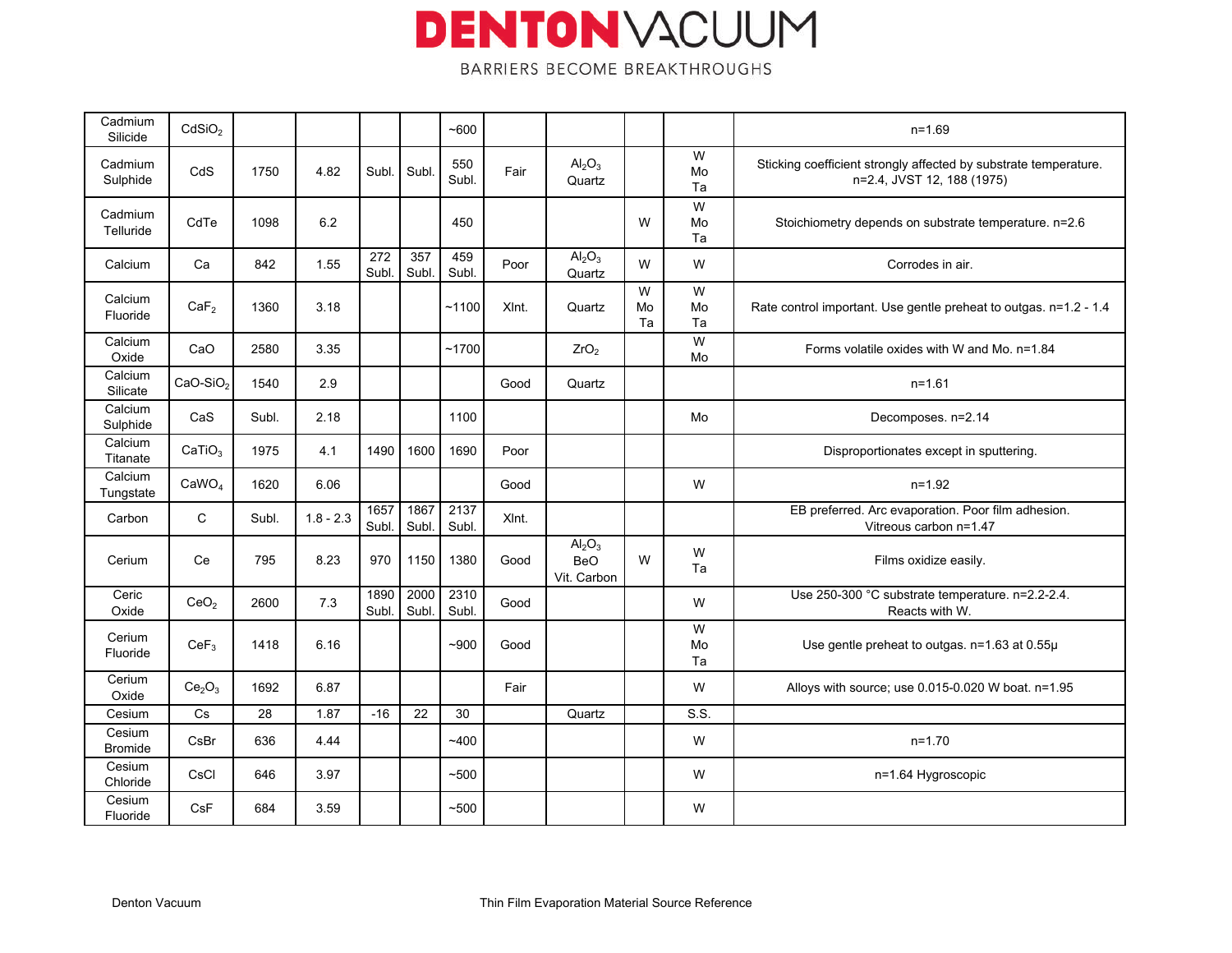| Cesium<br>Hydroxide             | CsOH                           | 272  | 3.67                      |              |              | 550           |       |                                              |   | Pt                           |                                                                                                           |
|---------------------------------|--------------------------------|------|---------------------------|--------------|--------------|---------------|-------|----------------------------------------------|---|------------------------------|-----------------------------------------------------------------------------------------------------------|
| Cesium<br>lodide                | Csl                            | 621  | 4.51                      |              |              | ~100          |       | Pt<br>Quartz                                 |   | W<br>Pt                      | $n=1.79$                                                                                                  |
| Chiolote                        | $Na5Al3F14$                    |      | 2.9                       |              |              | $-800$        |       |                                              |   | Mo<br>W                      | $n=1.33$                                                                                                  |
| Chromium                        | Cr                             | 1890 | 7.2                       | 837<br>Subl. | 977<br>Subl. | 1157<br>Subl. | Good  | Vit. Carbon                                  | W | Cr-plated<br>rod or<br>strip | Films very adherent. High rates possible.                                                                 |
| Chromium<br><b>Boride</b>       | CrB                            | 2760 | 6.17                      |              |              |               |       |                                              |   |                              |                                                                                                           |
| Chromium<br><b>Bromide</b>      | CrB <sub>2</sub>               | 842  | 4.36                      |              |              | 550           |       |                                              |   | Inconel                      |                                                                                                           |
| Chromium<br>Carbide             | $Cr_3C_2$                      | 1890 | 6.68                      |              |              | ~2000         | Fair  |                                              |   | W                            |                                                                                                           |
| Chromium<br>Chloride            | CrCl <sub>2</sub>              | 824  | 2.75                      |              |              | 550           |       |                                              |   | Fe<br>Inconel                | Sublimes easily.                                                                                          |
| Chromium<br>Oxide               | Cr <sub>2</sub> O <sub>3</sub> | 2435 | 5.21                      |              |              | $-2000$       | Good  |                                              |   | W, Mo                        | Disproportionates to lower oxides,<br>reoxidizes at 600 °C in air. n=2.4                                  |
| Chromium<br>Silicide            | Cr <sub>3</sub> Si             | 1710 | 6.51                      |              |              |               |       |                                              |   |                              |                                                                                                           |
|                                 |                                |      |                           |              |              |               |       |                                              |   |                              |                                                                                                           |
| Chromium<br>Silicon<br>Monoxide | Cr-SiO                         |      | Influenced by composition |              |              |               | Good  |                                              |   | W                            | Flash.                                                                                                    |
| Cobalt                          | Co                             | 1495 | 8.9                       | 850          | 990          | 1200          | XInt. | Al <sub>2</sub> O <sub>3</sub><br><b>BeO</b> |   | W<br>Cb                      | Alloys with refractory metals.                                                                            |
| Cobalt<br><b>Bromide</b>        | CoBr <sub>2</sub>              | 678  | 4.91                      | Subl.        | Subl         | 400<br>Subl.  |       |                                              |   | Inconel                      |                                                                                                           |
| Cobalt<br>Chloride              | CoCl <sub>2</sub>              | 740  | 3.36                      | Subl.        | Subl         | 472<br>Subl.  |       |                                              |   | Inconel                      |                                                                                                           |
| Cobalt<br>Oxide                 | CoO                            | 1935 | 5.68                      |              |              |               |       |                                              |   |                              | Sputtering preferred.                                                                                     |
| Copper                          | Cu                             | 1083 | 8.92                      | 727          | 857          | 1017          | XInt. | Al <sub>2</sub> O <sub>3</sub><br>Mo, Ta     | W | Mo                           | Films do not adhere well. Use intermediate layer, e.g.<br>chromium. Evaporates from any source materials. |
| Copper<br>Chloride              | CuCl                           | 422  | 3.53                      |              |              | ~1600         |       |                                              |   |                              | $n = 1.93$                                                                                                |
| Copper<br>Oxide                 | Cu <sub>2</sub> O              | 1235 | 6                         | Subl.        | Subl         | ~100<br>Subl. | Good  | AI2O3                                        |   | Ta                           | Evaporate in $10^{-2}$ - $10^{-4}$ of O2; n=2.70<br>J. Electrochem. Soc. 110, 119 (1967)                  |
| Copper<br>Sulphide              | CuS                            | 1113 | 6.75                      | Subl.        | Subl         | ~500<br>Subl. |       |                                              |   |                              | $n = 1.45$                                                                                                |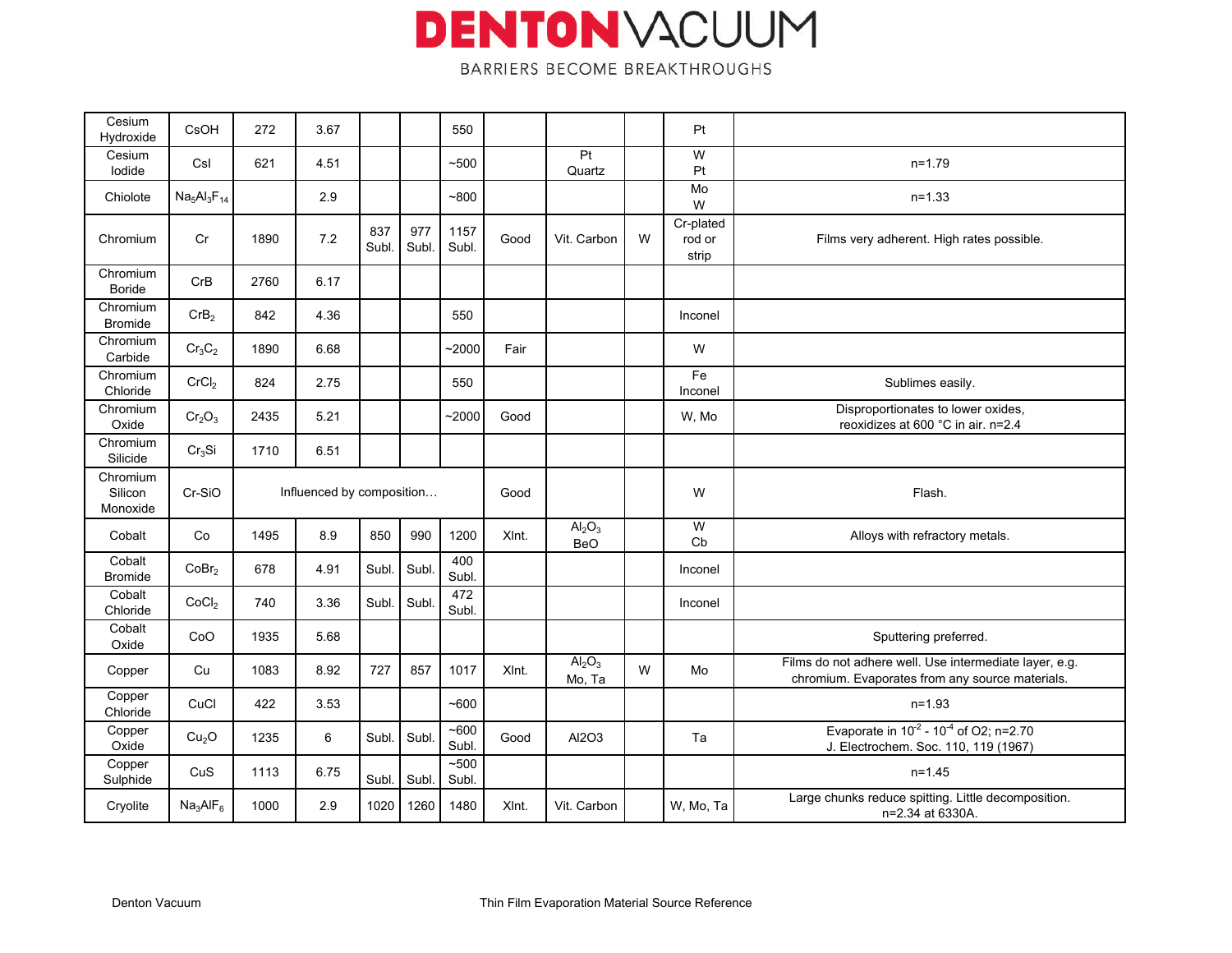| Dysprosium             | Dy                             | 1409  | 8.54 | 625          | 750                     | 900             | Good  |                                                        | Ta        |                                                      |
|------------------------|--------------------------------|-------|------|--------------|-------------------------|-----------------|-------|--------------------------------------------------------|-----------|------------------------------------------------------|
| Dysprosium<br>Fluoride | $DyF_3$                        | 1360  |      | Subl.        | Subl                    | $-800$<br>Subl. | Good  |                                                        | Ta        |                                                      |
| Dysprosium<br>Oxide    | $Dy_2O_3$                      | 2340  | 7.81 |              |                         | ~1400           |       |                                                        | Ir        | Loses oxygen.                                        |
| Erbium                 | Er                             | 1497  | 9.06 | 650<br>Subl. | $\frac{1}{775}$<br>Subl | 930<br>Subl.    | Good  |                                                        | W, Ta     |                                                      |
| Erbium<br>Fluoride     | ErF <sub>3</sub>               | 1350  | 7.81 |              |                         | ~1750           |       |                                                        | Mo        |                                                      |
| Erbium<br>Oxide        | Er <sub>2</sub> O <sub>3</sub> | 2400  | 8.64 |              |                         | ~1600           |       |                                                        | Ir        | Loses oxygen.                                        |
| Europium               | Eu                             | 822   | 5.26 | 280<br>Subl. | 360<br>Subl.            | 480<br>Subl.    | Fair  | Al <sub>2</sub> O <sub>3</sub>                         | W, Ta     | Low tantalum solubility.                             |
| Europium<br>Fluoride   | EuF <sub>2</sub>               | 1380  | 6.5  |              |                         | $-950$          |       |                                                        | Mo        |                                                      |
| Europium<br>Oxide      | Eu <sub>2</sub> O <sub>3</sub> | 2056  | 7.42 |              |                         | ~1600           | Good  | ThO <sub>2</sub>                                       | Ir, Ta, W | Loses oxygen; films clear and hard.                  |
| Europium<br>Sulphide   | EuS                            |       | 5.75 |              |                         |                 | Good  |                                                        |           |                                                      |
| Gadolinium             | Gd                             | 1312  | 7.89 | 760          | 900                     | 1175            | XInt. | Al <sub>2</sub> O <sub>3</sub>                         | Ta        | High Ta solubility.                                  |
| Gadolinium<br>Oxide    | $Gd_2O_3$                      | 2310  | 7.41 |              |                         |                 | Fair  |                                                        | Ir        | Loses oxygen. n=1.8 at 0.55µ                         |
| Gallium                | Ga                             | 30    | 5.9  | 619          | 742                     | 907             | Good  | Al <sub>2</sub> O <sub>3</sub><br><b>BeO</b><br>Quartz |           | Alloys with refractory metals. Use EB gun.           |
| Gallium<br>Antimonide  | GaSb                           | 710   | 5.6  |              |                         |                 | Fair  |                                                        | W, Ta     | Flash evaporate.                                     |
| Gallium<br>Arsenide    | GaAs                           | 1238  | 5.3  |              |                         |                 | Good  | Carbon                                                 | W, Ta     | Flash evaporate. n=5.64 at 10.6µ                     |
| Gallium<br>Nitride     | GaN                            | Subl. | 6.1  |              |                         | ~200            |       | $\text{Al}_2\text{O}_3$                                |           | Evaporate Ga in 10 <sup>-3</sup> N2.                 |
| Gallium Oxide          | Ga <sub>2</sub> O <sub>3</sub> | 1900  | 5.88 |              |                         |                 |       |                                                        | Pr, W     | Loses oxygen.                                        |
| Gallium<br>Phosphide   | GaP                            | 1540  | 4.1  |              | 770                     | 920             |       | Quartz                                                 | W, Ta     | Decomposes vapor mostly P.                           |
| Germanium              | Ge                             | 937   | 5.35 | 812          | 957                     | 1167            | XInt. | Quartz<br>Al <sub>2</sub> O <sub>3</sub>               | W, C, Ta  | Excellent filsm from EB sources. Use 0.040 W. n=4.01 |
| Germanium<br>Nitride   | $Ge_3N_2$                      | 450   | 5.2  | Subl.        | Subl                    | ~5650<br>Subl.  |       |                                                        |           | Sputtering preferred.                                |
| Germanium<br>Oxide     | GeO <sub>2</sub>               | 1086  | 6.24 |              |                         | $-625$          | Good  | Quartz<br>$\mathsf{Al}_2\mathsf{O}_3$                  | Ta, Mo    | Similar to SiO, film predominantly GeO.              |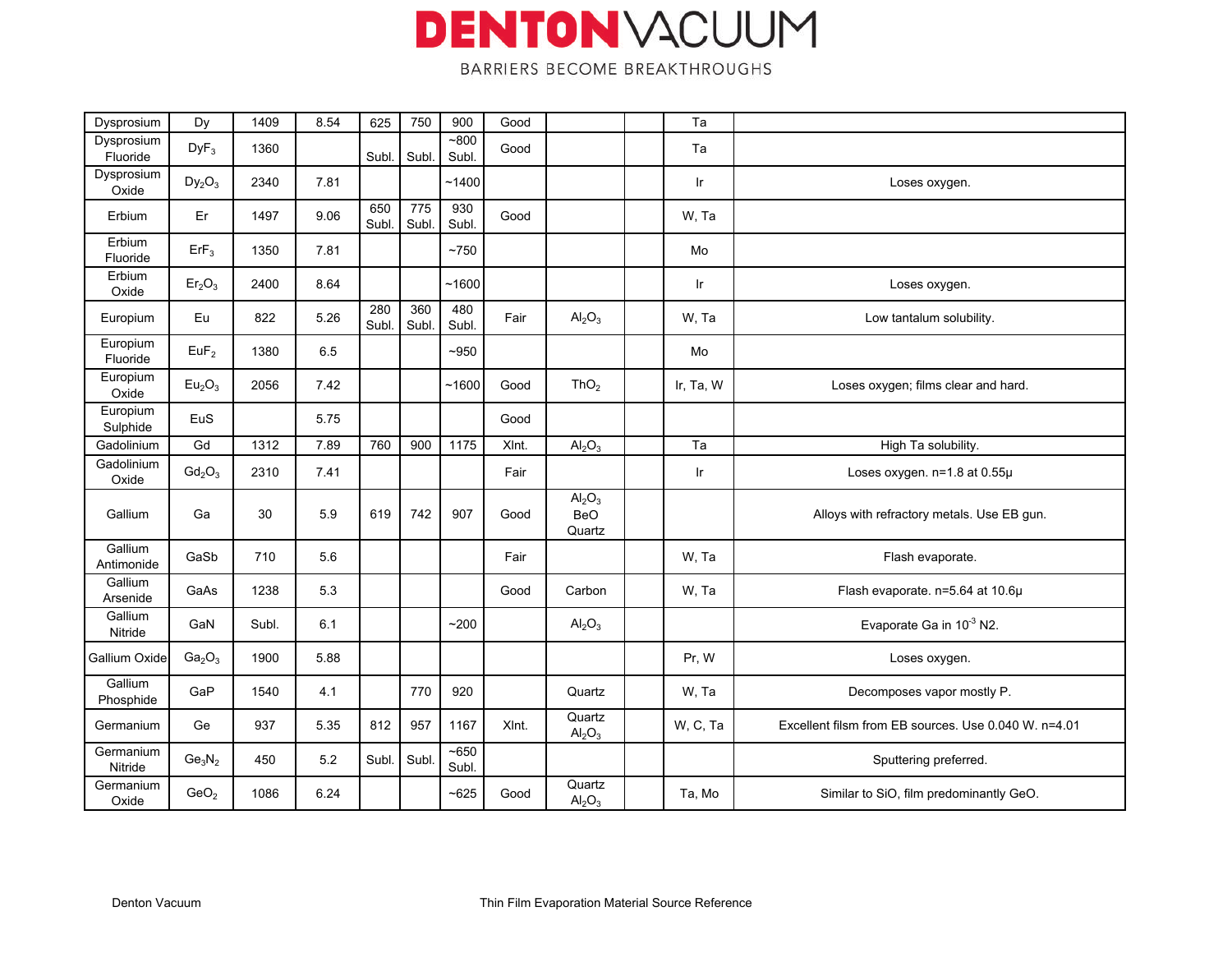| Germanium<br>Telluride | GeTe                            | 725  | 6.2   |              |              | 381              |                                | Quartz<br>$\text{Al}_2\text{O}_3$                   |   | W. Mo                                      |                                                                                                |
|------------------------|---------------------------------|------|-------|--------------|--------------|------------------|--------------------------------|-----------------------------------------------------|---|--------------------------------------------|------------------------------------------------------------------------------------------------|
| Glass, Schott<br>8329  |                                 |      | 2.2   |              |              |                  | XInt.                          |                                                     |   |                                            | Evaporable alkali glass. Melt in air before evaporating. N=1.47                                |
| Gold                   | Au                              | 1062 | 19.32 | 807          | 947          | 1132             | XInt.                          | $\text{Al}_2\text{O}_3$<br><b>BN</b><br>Vit. Carbon | W | W, Mo<br>Coated<br>$\text{Al}_2\text{O}_3$ | Films soft, not very adherent.                                                                 |
| Hafnium                | Hf                              | 2230 | 13.09 | 2160         | 2250         | 3090             | Good                           |                                                     |   |                                            |                                                                                                |
| Hafnium<br>Boride      | HfB <sub>2</sub>                | 3250 | 10.5  |              |              |                  |                                |                                                     |   |                                            |                                                                                                |
| Hafnium<br>Carbide     | <b>HfC</b>                      | 4160 | 12.2  | Subl.        | Subl         | $-2600$<br>Subl. |                                |                                                     |   |                                            |                                                                                                |
| Hafnium<br>Nitride     | <b>HfN</b>                      | 2852 | 13.8  |              |              |                  |                                |                                                     |   |                                            |                                                                                                |
| Hafnium<br>Oxide       | HfO <sub>2</sub>                | 2812 | 9.68  |              |              | $-2500$          | Fair                           |                                                     |   | W                                          | Film HfO n=2.0 at 0.5µ                                                                         |
| Hafnium<br>Silicide    | HfSi <sub>2</sub>               | 1750 | 7.2   |              |              |                  |                                |                                                     |   |                                            |                                                                                                |
| Holmium                | Ho                              | 1470 | 8.8   | 650<br>Subl. | 770<br>Subl. | 950<br>Subl.     | Good                           |                                                     | W | W, Ta                                      |                                                                                                |
| Holmium<br>Fluoride    | $HoF_3$                         | 1143 | 7.64  |              |              | ~100             |                                | Quartz                                              |   |                                            |                                                                                                |
| Holmium<br>Oxide       | Ho <sub>2</sub> O <sub>3</sub>  | 2370 | 8.41  |              |              |                  |                                |                                                     |   | Ir.                                        | Loses oxygen.                                                                                  |
| Inconel                | Ni/Cr/Fe                        | 1425 | 8.5   |              |              |                  | Good                           |                                                     | W | W                                          | Use fnie wire pre-wrapped on W. Low rate req'd for<br>smooth films.                            |
| Indium                 | In                              | 157  | 7.3   | 487          | 597          | 742              | $XInt.$ ;<br>Mo Liner<br>req'd | Graphite<br>Al <sub>2</sub> O <sub>3</sub>          | W | W, Mo                                      | Wets W and Cu; use Mo liner in guns.                                                           |
| Indium<br>Antimonide   | InSb                            | 535  | 5.8   | 500          |              | ~1400            |                                |                                                     |   | W                                          | Toxic, Decomposes; sputtering preferred; or<br>co-evaporate from 2 sources; flash. n=4.3 at 1µ |
| Indium<br>Arsenide     | <b>InAs</b>                     | 943  | 5.7   | 780          | 870          | 970              |                                |                                                     |   | W                                          | Toxic, Sputtering preferred; or co-evaporate from<br>2 sources; flash. n=4.5 at 1µ             |
| Indium Oxide           | In <sub>2</sub> O <sub>3</sub>  | 1565 | 7.18  | Subl.        | Subl         | ~1200<br>Subl.   | Good                           | Al <sub>2</sub> O <sub>3</sub>                      |   | W, Pt                                      | Film In2O; transparent conductor.                                                              |
| Indium<br>Phosphide    | InP                             | 1058 | 4.8   |              | 630          | 730              |                                | Graphite                                            |   | W, Ta                                      | Deposits P rich. Flash evaporate.                                                              |
| Indium<br>Selenide     | In <sub>2</sub> Se <sub>3</sub> | 890  | 5.7   |              |              |                  |                                |                                                     |   |                                            | Sputtering preferred; or co-evaporate from 2 sources.<br>Flash.                                |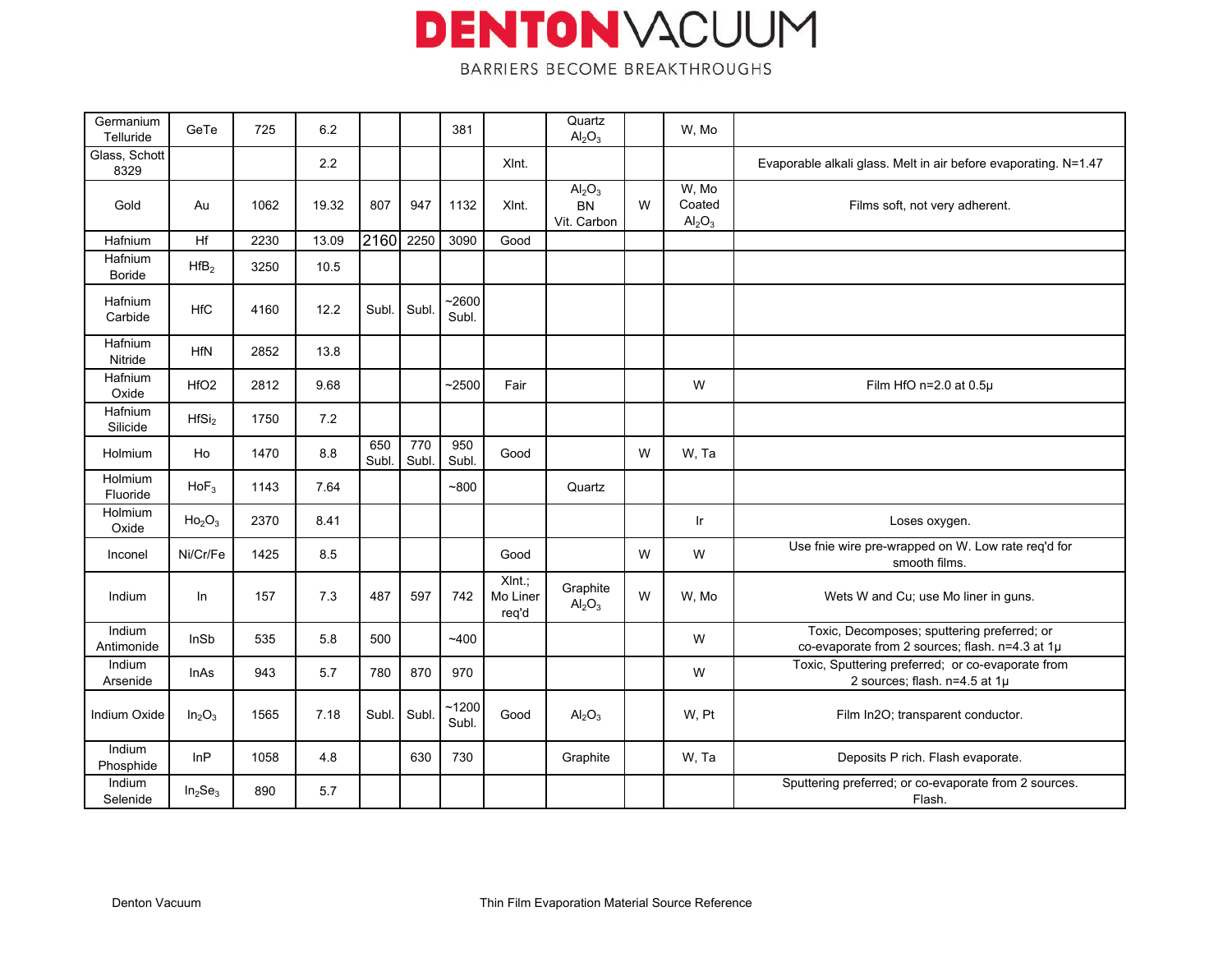| Indium<br>Sesqui-<br>sulphide | $In_2S_3$                      | 1050 | 4.9   | Subl. | Subl  | 850<br>Subl.   |       | Graphite                                     |   |           | Film $In2S$                                                           |
|-------------------------------|--------------------------------|------|-------|-------|-------|----------------|-------|----------------------------------------------|---|-----------|-----------------------------------------------------------------------|
| Indium<br>Sulphide            | In <sub>2</sub> S              | 653  | 5.87  |       |       | 650            |       | Graphite                                     |   |           |                                                                       |
| Indium<br>Telluride           | $In_2Te_3$                     | 667  | 5.8   |       |       |                |       |                                              |   |           | Sputtering preferred; or co-evaporate from 2 sources;<br>flash.       |
| Iridium                       | $\mathsf{I}$ r                 | 2459 | 22.65 | 1850  | 2080  | 2380           | Fair  | ThO <sub>2</sub>                             |   |           |                                                                       |
| Iron                          | Fe                             | 1535 | 7.86  | 858   | 998   | 1180           | XInt. | Al <sub>2</sub> O <sub>3</sub><br><b>BeO</b> | W | W         | Attacks W. Films hard, smooth. Use gentle preheat to<br>outgas.       |
| Iron Bromide                  | Fe Br <sub>2</sub>             | 689  | 4.64  |       |       | 561            |       | Fe                                           |   |           |                                                                       |
| Iron Chloride                 | FeCl <sub>2</sub>              | 670  | 2.98  | Subl. | Subl  | 300<br>Subl.   |       | Fe                                           |   |           |                                                                       |
| Iron Iodide                   | FeI <sub>2</sub>               | 592  | 5.31  |       |       | 400            |       | Fe                                           |   |           |                                                                       |
| Iron Oxide                    | FeO                            | 1425 | 5.7   |       |       |                | Poor  |                                              |   |           | Decomposes; sputtering preferred.                                     |
| Iron Oxide                    | Fe <sub>2</sub> O <sub>3</sub> | 1565 | 5.24  |       |       |                | Good  |                                              |   | W         | Disproportionates to Fe <sub>3</sub> O <sub>4</sub> at 1530 °C, n=3.0 |
| Iron Sulphide                 | FeS                            | 1195 | 4.84  |       |       |                |       | Al <sub>2</sub> O <sub>3</sub>               |   |           | Decomposes.                                                           |
| Kanthal                       | FeCrAl                         | 1500 | 7.1   |       |       | ~1150          |       |                                              | W | W         |                                                                       |
| Lanthanum                     | La                             | 920  | 6.17  | 990   | 1212  | 1388           | XInt. | $\text{Al}_2\text{O}_3$                      |   | W, Ta     | Films will burn in air if scraped.                                    |
| Lanthanum<br><b>Boride</b>    | LaB <sub>6</sub>               | 2210 | 2.61  |       |       |                | Good  |                                              |   |           |                                                                       |
| Lanthanum<br><b>Bromide</b>   | LaBr <sub>3</sub>              | 783  | 5.06  |       |       |                |       |                                              |   |           | n=1.94 Hygroscopic                                                    |
| Lanthanum<br>Fluoride         | LaF <sub>3</sub>               | 1490 | 6     | Subl. | Subl. | 900<br>Subl    | Good  |                                              |   | Ta, Mo    | No decomposition. n=1.59 at 0.55µ                                     |
| Lanthanum<br>Oxide            | La <sub>2</sub> O <sub>3</sub> | 2250 | 5.84  |       |       | 1400           | Good  |                                              |   | W, Ta     | Loses oxygen. n=1.9 at 0.5µ                                           |
| Lead                          | Pb                             | 328  | 11.34 | 342   | 427   | 497            | XInt. | $\overline{Al_2O_3}$<br>Quartz               | W | W. Mo     | Toxic. Carefully controlled rates req'd for superconductors.          |
| Lead Bromide                  | PbBr <sub>2</sub>              | 373  | 6.66  |       |       | $~1$ - 300     |       |                                              |   |           |                                                                       |
| Lead Chloride                 | PbCl <sub>2</sub>              | 501  | 5.85  |       |       | $~1$ - 325     |       | $\text{Al}_2\text{O}_3$                      |   | Pt        | Little decomposition. n=2.2                                           |
| Lead Fluoride                 | PbF <sub>2</sub>               | 822  | 8.24  | Subl. | Subl. | ~1400<br>Subl. |       | <b>BeO</b>                                   |   | W, Pt, Mo | Toxic. n=1.75 at 0.3µ                                                 |
| Lead lodide                   | Pbl <sub>2</sub>               | 502  | 6.16  |       |       | ~100           |       | Quartz                                       |   | Pt        | $n=2.7$                                                               |
| Lead Oxide                    | PbO                            | 890  | 9.53  |       |       | ~550           |       | Quartz<br>Al <sub>2</sub> O <sub>3</sub>     |   | Pt        | No decomposition. n=2.55                                              |
| Lead<br>Stannate              | PbSnO <sub>3</sub>             | 1115 | 8.1   | 670   | 780   | 905            | Poor  | Al <sub>2</sub> O <sub>3</sub>               |   | Pt        | Disproportionates.                                                    |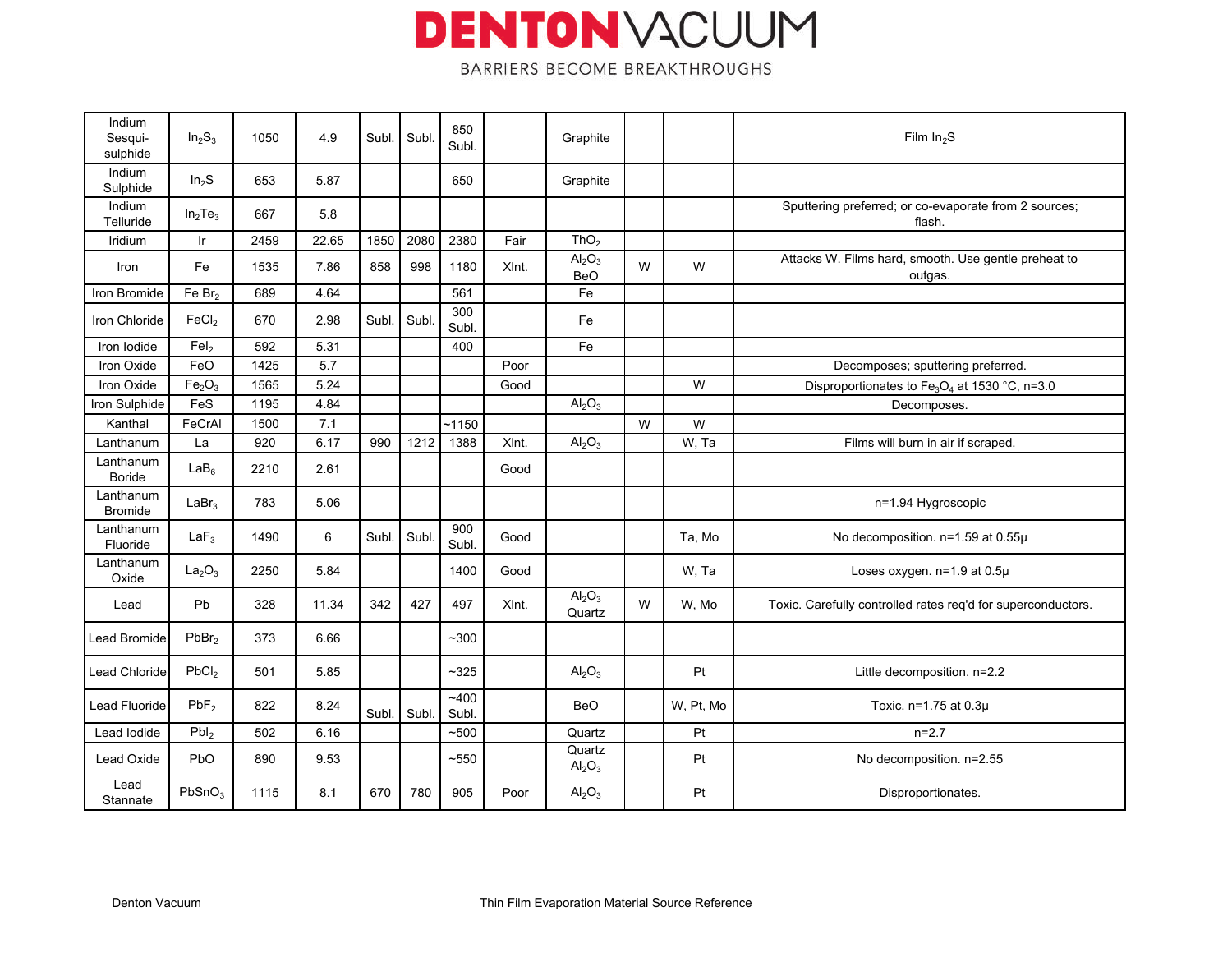| Lead Selenide               | PbSe                             | 1065 | 8.1         | Subl.        | Subl                      | ~100<br>Subl. |       | Graphite<br>Al <sub>2</sub> O <sub>3</sub>    |   | W, Mo            |                                                                                                    |
|-----------------------------|----------------------------------|------|-------------|--------------|---------------------------|---------------|-------|-----------------------------------------------|---|------------------|----------------------------------------------------------------------------------------------------|
| <b>Lead Sulphide</b>        | <b>PbS</b>                       | 1114 | 7.5         | Subl.        | Subl                      | 550<br>Subl.  |       | Quartz<br>Al <sub>2</sub> O <sub>3</sub>      |   | W                | Little decomposition. n=3.91                                                                       |
| <b>Lead Telluride</b>       | PbTe                             | 917  | 8.16        | 780          | 910                       | 1050          |       | $\overline{Al_2O_3}$<br>Graphite              |   | Mo, Pt, Ta       | Vapors toxic. Deposits Te rich. Sputtering preferred,<br>or co-evaporate from sources. n=5.6 at 5µ |
| <b>Lead Titanate</b>        | PbTiO <sub>3</sub>               |      | 7.52        |              |                           |               |       |                                               |   | Ta               |                                                                                                    |
| Lithium                     | Li                               | 179  | 0.53        | 227          | 307                       | 407           | Good  | $\overline{Al_2O_3}$<br><b>BeO</b>            |   | Ta, S.S.         | Metal reacts violently in air.                                                                     |
| Lithium<br><b>Bromide</b>   | LiBr                             | 547  | 3.46        |              |                           | ~100          |       |                                               |   | Ni               | $n = 1.78$                                                                                         |
| Lithium<br>Chloride         | LiCl                             | 613  | 2.07        |              |                           | 400           |       |                                               |   | Ni               | Use gentle preheat for outgas. n=1.66                                                              |
| Lithium<br>Fluoride         | LiF                              | 870  | 2.6         | 875          | 1020                      | 1180          | Good  | Al <sub>2</sub> O <sub>3</sub>                |   | Ni, Ta,<br>Mo, W | Rate control important for optical films. Use gentle preheat<br>for outgas. n=1.36                 |
| ithium lodide               | Lil                              | 446  | 4.06        |              |                           | 400           |       |                                               |   | Mo, W            |                                                                                                    |
| Lithium Oxide               | Li <sub>2</sub> O                | 1427 | 2.01        |              |                           | 850           |       |                                               |   | Pt, Ir           | $n = 1.64$                                                                                         |
| Lutetium                    | Lu                               | 1652 | 9.84        |              |                           | 1300          | XInt. | $\text{Al}_2\text{O}_3$                       |   | Ta               |                                                                                                    |
| Lutetium<br>Oxide           | Lu <sub>2</sub> O <sub>3</sub>   | 2489 | 9.41        |              |                           | 1400          |       |                                               |   | Ir               | Decomposes.                                                                                        |
| Magnesium                   | Mg                               | 651  | 1.74        | 185<br>Subl. | $\overline{247}$<br>Subl. | 327<br>Subl.  | Good  | Al <sub>2</sub> O <sub>3</sub><br>Vit. Carbon | W | W, Mo<br>Ta, Cb  | Extremely high rates possible.                                                                     |
| Magnesium<br>Aluminate      | MgAl <sub>2</sub> O <sub>4</sub> | 2135 | 3.6         |              |                           |               | Good  |                                               |   |                  | Natural spinel.                                                                                    |
| Magnesium<br><b>Bromide</b> | MgBr <sub>2</sub>                | 700  | 3.72        |              |                           | ~1450         |       |                                               |   | Ni               | Decomposes.                                                                                        |
| Magnesium<br>Chloride       | MgCl <sub>2</sub>                | 708  | 2.32        |              |                           | 400           |       |                                               |   | Ni               | Decomposes. n=1.6                                                                                  |
| Magnesium<br>Fluoride       | MgF <sub>2</sub>                 | 1266 | $2.9 - 3.2$ |              |                           | 1000          | XInt. | Al <sub>2</sub> O <sub>3</sub>                |   | Mo, Ta           | Rate control and substrate heat important for optical films.<br>$n = 1.38$                         |
| Magnesium<br>lodide         | Mgl <sub>2</sub>                 | 700  | 4.24        |              |                           | 200           |       |                                               |   | Ir               |                                                                                                    |
| Magnesium<br>Oxide          | MgO                              | 2800 | 3.58        |              |                           | 1300          | Good  | Carbon<br>$\text{Al}_2\text{O}_3$             |   |                  | W produces volatile oxides. n=1.7.                                                                 |
| Manganese                   | Mn                               | 1244 | 7.2         | 507<br>Subl. | 572<br>Subl.              | 647<br>Subl.  | Good  | $\overline{Al_2O_3}$<br><b>BeO</b>            | W | W, Ta, Mo        |                                                                                                    |
| Manganese<br><b>Bromide</b> | MnBr <sub>2</sub>                | 695  | 4.38        |              |                           | 500           |       |                                               |   | Inconel          |                                                                                                    |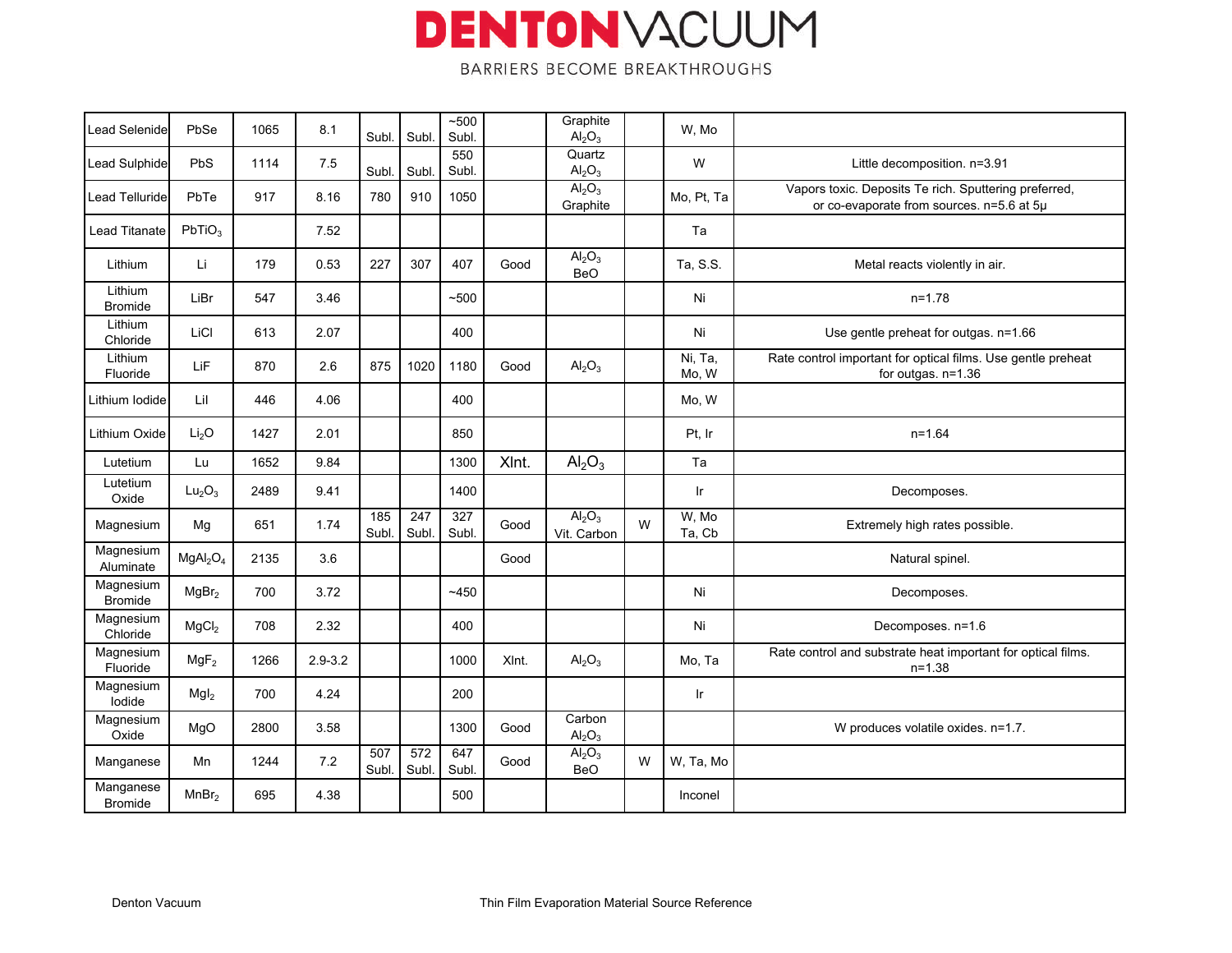| Manganese<br>Chloride     | MnCl <sub>2</sub>              | 650   | 2.98           |       |       | 450          |       |                                                             |   | Inconel                               |                                                                                              |
|---------------------------|--------------------------------|-------|----------------|-------|-------|--------------|-------|-------------------------------------------------------------|---|---------------------------------------|----------------------------------------------------------------------------------------------|
| Manganese<br>Oxide        | $Mn_3O_4$                      | 1705  | 4.86           |       |       |              |       |                                                             |   | W                                     |                                                                                              |
| Manganese<br>Sulphide     | MnS                            | 1615  | 3.99           |       |       | 1300         |       |                                                             |   | Mo                                    | Decomposes. n=2.7.                                                                           |
| Mercury                   | Hg                             | $-39$ | 13.55          | $-68$ | $-42$ | $-6$         |       |                                                             |   |                                       |                                                                                              |
| Mercury<br>Sulphide       | HgS                            | Subl. | 8.1            | Subl  | Subl  | 250<br>Subl. |       | $\text{Al}_2\text{O}_3$                                     |   |                                       | Decomposes.                                                                                  |
| Molybdenum                | Mo                             | 2610  | 10.22          | 1592  | 1822  | 2117         | XInt. |                                                             |   |                                       | Films smooth, hard. Careful degas req'd.                                                     |
| Molybdenum<br>Boride      | MoB <sub>2</sub>               | 2100  | 7.12           |       |       |              | Poor  |                                                             |   |                                       |                                                                                              |
| Molybdenum<br>Carbide     | Mo <sub>2</sub> C              | 2687  | 9.18           |       |       |              | Fair  |                                                             |   |                                       | Evaporation of Mo(CO) <sub>6</sub> yields Mo <sub>2</sub> C.                                 |
| Molybdenum<br>Disulphide  | MoS <sub>2</sub>               | 1185  | 4.8            |       |       | $-50$        |       |                                                             |   |                                       |                                                                                              |
| Molybdenum<br>Silicide    | MoSi <sub>2</sub>              | 2050  | 6.3            |       |       |              |       |                                                             |   | W                                     | Decomposes.                                                                                  |
| Molybdenum<br>Trioxide    | MoO <sub>3</sub>               | 795   | 4.7            |       |       | $-900$       |       | Al <sub>2</sub> O <sub>3</sub><br><b>BN</b>                 |   | Mo, Pt                                | Slight $O2$ loss. n=1.9                                                                      |
| Neodymium                 | Nd                             | 1024  | $\overline{7}$ | 731   | 871   | 1062         | XInt. | Al <sub>2</sub> O <sub>3</sub>                              |   | Ta                                    | Low Ta solubility.                                                                           |
| Neodymium<br>Fluoride     | $NdF_3$                        | 1410  | 6.5            |       |       | $-900$       | Good  | Al <sub>2</sub> O <sub>3</sub>                              |   | Mo, W                                 | Very little decomposition. n=1.61 at 0.55µ                                                   |
| Neodymium<br>Oxide        | Nd <sub>2</sub> O <sub>3</sub> | 2272  | 7.24           |       |       | ~1400        | Good  | ThO <sub>2</sub>                                            |   | Ta, W                                 | Loses oxygen, films clear, EB preferred. Hygroscopic n=1.79<br>n varies with substrate temp. |
| Nichrome IV               | Ni/Cr                          | 1395  | 8.5            | 847   | 987   | 1217         | XInt. | Al <sub>2</sub> O <sub>3</sub><br>Vit. Carbon<br><b>BeO</b> | W | $\mathsf{Al}_2\mathsf{O}_3$<br>Coated | Alloys with refractory metals.                                                               |
| Nickel                    | Ni                             | 1453  | 8.9            | 927   | 1072  | 1262         | XInt. | Al <sub>2</sub> O <sub>3</sub><br><b>BeO</b><br>Vit. Carbon | W | W                                     | Alloys with refractory metals. Forms smooth adherent films.                                  |
| Nickel<br><b>Bromide</b>  | NiBr <sub>2</sub>              | 963   | 4.64           | Subl. | Subl  | 362<br>Subl. |       |                                                             |   | Inconel                               |                                                                                              |
| <b>Nickel</b><br>Chloride | NiCl <sub>2</sub>              | 1001  | 3.55           | Subl. | Subl. | 444<br>Subl  |       |                                                             |   | Inconel                               |                                                                                              |
| Nickel Oxide              | <b>NiO</b>                     | 1990  | 7.45           |       |       | ~1470        |       | Al <sub>2</sub> O <sub>3</sub>                              |   |                                       | Dissociates upon heating. n=2.18                                                             |
| Niobium<br>(Columbium)    | Nb                             | 2468  | 8.55           | 1728  | 1977  | 2287         | XInt. |                                                             |   | W                                     | Attacks W source.                                                                            |
| Niobium<br><b>Boride</b>  | NbB <sub>2</sub>               | 3050  | 6.97           |       |       |              |       |                                                             |   |                                       |                                                                                              |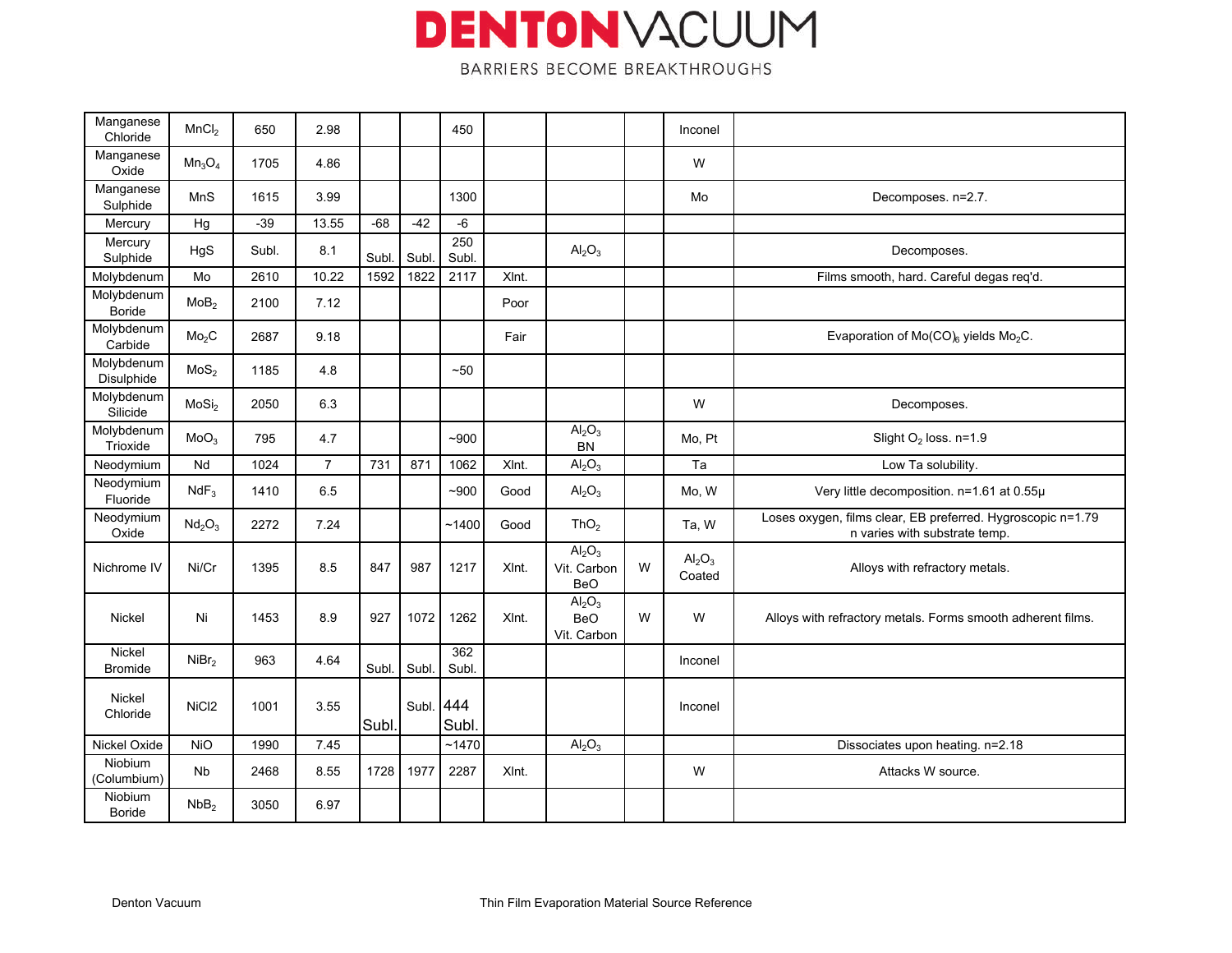| Niobium<br>Carbide             | <b>NbC</b>                     | 3800    | 7.82  |      |      |       | Fair  |                                       |   |        |                                                                             |
|--------------------------------|--------------------------------|---------|-------|------|------|-------|-------|---------------------------------------|---|--------|-----------------------------------------------------------------------------|
| Niobium<br>Nitride             | <b>NbN</b>                     | 2573    | 8.4   |      |      |       |       |                                       |   |        | Reactive, evaporate Nb in $10^{-3}$ N <sub>2</sub> .                        |
| <b>Niobium</b><br>Oxide        | <b>NbO</b>                     |         | 6.27  |      |      | 1100  |       |                                       |   | Pt     |                                                                             |
| <b>Niobium</b><br>Pentoxide    | Nb <sub>2</sub> O <sub>5</sub> | 1530    | 4.47  |      |      |       |       |                                       |   | W      | $n=2.3$                                                                     |
| <b>Niobium</b><br>Telluride    | NbTe <sub>x</sub>              |         | 7.6   |      |      |       |       |                                       |   |        | Composition variable.                                                       |
| Niobium-Tin                    | Nb <sub>3</sub> Sn             |         |       |      |      |       | XInt. |                                       |   |        | Co-evaporate from 2 sources.                                                |
| <b>Niobium</b><br>Trioxide     | Nb <sub>2</sub> O <sub>3</sub> | 1780    | 7.5   |      |      |       |       |                                       |   | W      |                                                                             |
| Osmium                         | <b>Os</b>                      | 1700    | 22.5  | 2170 | 2340 | 2760  | Fair  |                                       |   |        |                                                                             |
| Palladium                      | Pd                             | 1550    | 12.4  | 842  | 992  | 1192  | XInt. | $\text{Al}_2\text{O}_3$<br><b>BeO</b> | W | W      | Alloys with refractory metals; rapid evaporation suggested.<br>Spits in EB. |
| Palladium<br>Oxide             | PdO                            | 870     | 8.31  |      |      | 575   |       | Al <sub>2</sub> O <sub>3</sub>        |   |        | Decomposes.                                                                 |
| Parylene<br>(Union<br>Carbide) | $C_8H_8$                       | 300-400 | 1.1   |      |      |       |       |                                       |   |        | Vapor depositable plastic                                                   |
| Permallov                      | Ni/Fe                          | 1395    | 8.7   | 947  | 1047 | 1307  | Good  | $\overline{Al_2O_3}$<br>Vit. Carbon   |   | W      | Film low in Ni content. Use 84% Ni source.                                  |
| Phosphorus                     | P                              | 41.4    | 1.82  | 327  | 361  | 402   |       | $\mathsf{Al}_2\mathsf{O}_3$           |   |        | Metal reacts violently in air.                                              |
| Platinum                       | Pt                             | 1769    | 21.45 | 1292 | 1492 | 1747  | XInt. | C, ThO <sub>2</sub>                   | W | W      | Alloys with metals. Films soft, poor adhesion.                              |
| Plutonium                      | Pu                             | 635     | 19    |      |      |       |       |                                       |   | W      | Toxic, radioactive.                                                         |
| Polonium                       | Po                             | 254     | 9.4   | 117  | 170  | 244   |       | Quartz                                |   |        | Radioactive                                                                 |
| Potassium                      | Κ                              | 64      | 0.86  | 23   | 60   | 125   |       | Quartz                                |   | Mo     | Metal reacts violently in air. Use gentle preheat to outgas.                |
| Potassium<br><b>Bromide</b>    | <b>KBr</b>                     | 730     | 2.75  |      |      | ~1450 |       | Quartz                                |   | Ta, Mo | Use gentle preheat to outgas. n=1.56                                        |
| Potassium<br>Chloride          | KCI                            | 776     | 1.98  |      |      | 510   | Good  |                                       |   | Ta. Ni | Use gentle preheat to outgas. n=1.49                                        |
| Potassium<br>Fluoride          | <b>KF</b>                      | 880     | 2.48  |      |      | ~500  | Poor  | Quartz                                |   |        | Use gentle preheat to outgas. n=1.35                                        |
| Potassium<br>Hydroxide         | <b>KOH</b>                     | 360     | 2.04  |      |      | ~1400 |       |                                       |   | Pt     | Use gentle preheat to outgas.                                               |
| Potassium<br>lodide            | KI                             | 723     | 3.13  |      |      | ~100  |       |                                       |   | Ta     | Use gentle preheat to outgas. n=1.68                                        |
| Praseody-<br>mium              | Pr                             | 931     | 6.78  | 800  | 950  | 1150  | Good  |                                       |   | Ta     |                                                                             |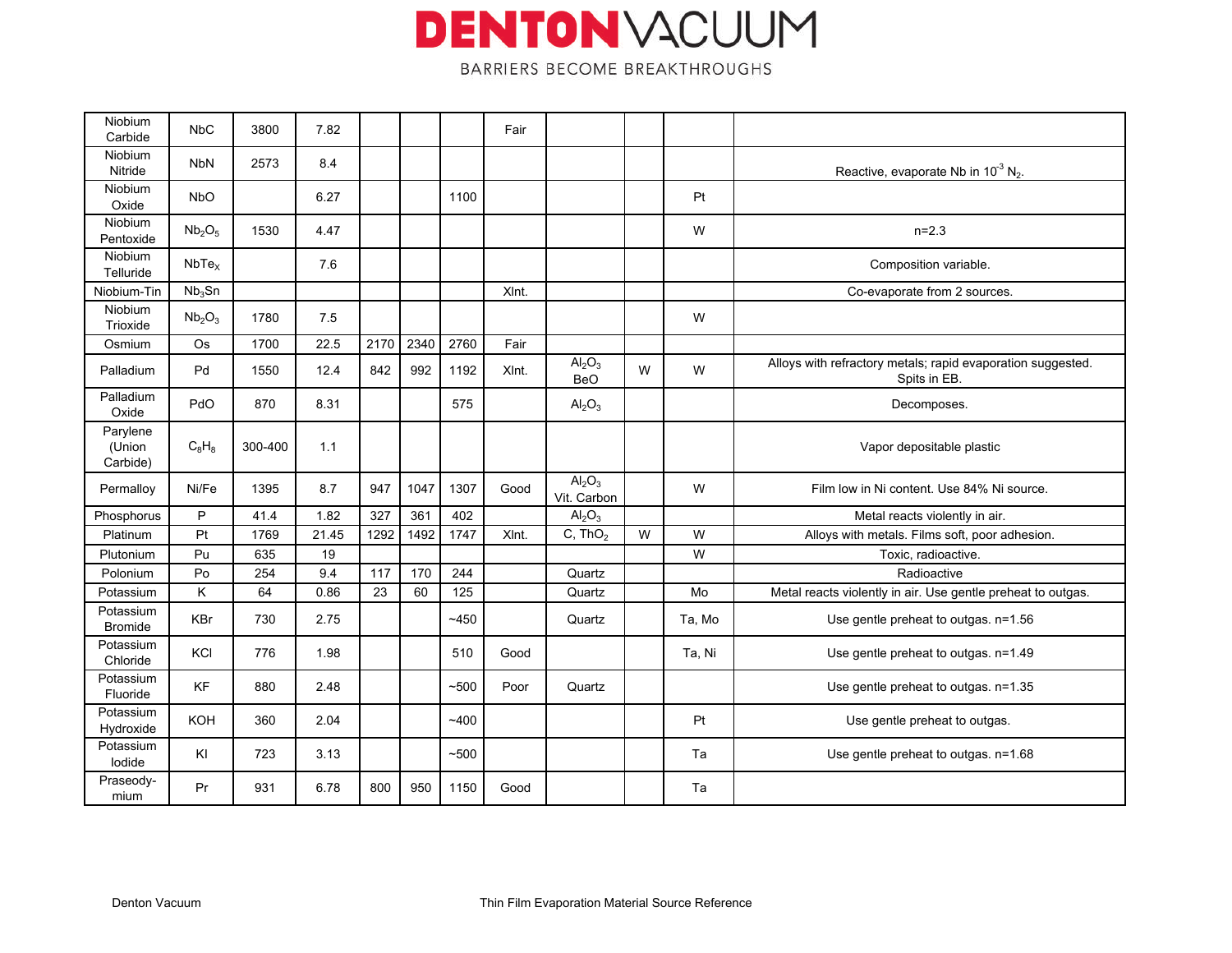| Praseody-<br>mium<br>Oxide | Pr <sub>2</sub> O <sub>3</sub> | 2125          | 6.88        |       |       | 1400         | Good  | ThO <sub>2</sub>                      |         | Ir      | Loses oxygen. n=2.0                                                                             |
|----------------------------|--------------------------------|---------------|-------------|-------|-------|--------------|-------|---------------------------------------|---------|---------|-------------------------------------------------------------------------------------------------|
| Radium                     | Ra                             | 700           | 5           | 246   | 320   | 416          |       |                                       |         |         |                                                                                                 |
| Rhenium                    | Re                             | 3180          | 20.53       | 1928  | 2207  | 2571         | Poor  |                                       |         |         | Fine wire will self-evaporate.                                                                  |
| Rhenium<br>Oxide           | Re <sub>2</sub> O <sub>7</sub> | 297           | 8.2         |       |       | ~100         |       |                                       |         |         |                                                                                                 |
| Rhodium                    | Rh                             | 1966          | 12.41       | 1277  | 1472  | 1707         | Good  | ThO <sub>2</sub><br>Vit. Carbon       | W       | W       | EB gun preferred.                                                                               |
| <b>Rubidium</b>            | <b>Rb</b>                      | 38.5          | 1.47        | $-3$  | 37    | 111          |       | Quartz                                |         |         |                                                                                                 |
| Rubidium<br>Chloride       | <b>RbCl</b>                    | 715           | 2.76        |       |       | $~10-550$    |       | Quartz                                |         |         | $n = 1.49$                                                                                      |
| Rubidium<br>lodide         | Rbl                            | 642           | 3.55        |       |       | ~1400        |       | Quartz                                |         |         |                                                                                                 |
| Ruthenium                  | Ru                             | 2700          | 12.45       | 1780  | 1990  | 2260         | Poor  |                                       |         | W       | Spits violently in EB. Requires degas.                                                          |
| Samarium                   | Sm                             | 1072          | 7.54        | 373   | 460   | 573          | Good  | Al <sub>2</sub> O <sub>3</sub>        |         | Ta      |                                                                                                 |
| Samarium<br>Oxide          | Sm <sub>2</sub> O <sub>3</sub> | 2350          | 7.43        |       |       |              | Good  | ThO <sub>2</sub>                      |         | Ir      | Loses O <sub>2</sub> . Films smooth, clear.                                                     |
| Samarium<br>Sulphide       | Sm <sub>2</sub> S <sub>3</sub> | 1900          | 5.72        |       |       |              | Good  |                                       |         |         |                                                                                                 |
| Scandium                   | Sc                             | 1539          | 2.99        | 714   | 837   | 1002         | XInt. | $\text{Al}_2\text{O}_3$<br><b>BeO</b> |         | W       | Alloys with Ta                                                                                  |
| Scandium<br>Oxide          | Sc <sub>2</sub> O <sub>3</sub> | 2300          | 3.86        |       |       | ~1400        | Fair  |                                       |         |         | Loses oxygen. n=1.88 at 0.5µ                                                                    |
| Selenium                   | Se                             | 217           | 4.79        | 89    | 125   | 170          | Good  | $\overline{Al_2O_3}$<br>Vit. Carbon   | W<br>Mo | W. Mo   | Toxic. Poisons vacuum systems.                                                                  |
| Silicon                    | Si                             | 1410          | 2.42        | 992   | 1147  | 1337         | Fair  | <b>BeO</b><br>Ta<br>Vit. Carbon       |         | W<br>Ta | Alloys with W; use heavy W boat. SiO produced above<br>$4 \times 10^{-6}$ Torr. EB best. n=3.42 |
| Silicon Boride             | SiB <sub>6</sub>               |               | 2.47        |       |       |              | Poor  |                                       |         |         |                                                                                                 |
| Silicon<br>Carbide         | <b>SiC</b>                     | 2700          | 3.22        |       |       | 1000         |       |                                       |         |         | Sputtering preferred.                                                                           |
| Silicon<br>Dioxide         | SiO <sub>2</sub>               | 1610-<br>1710 | $2.2 - 2.7$ |       |       | ~1025        | XInt. | $\text{Al}_2\text{O}_3$               |         |         | Quartz excellent in EB. n=1.47                                                                  |
| Silicon<br>Monoxide        | <b>SiO</b>                     | 1702          | 2.1         | Subl. | Subl. | 850<br>Subl. | Fair  | Ta                                    | W       | Ta      | Baffle box source best for resistance evaporation.<br>Low rate suggested. n=1.6                 |
| Silicon Nitride            | Si <sub>3</sub> N <sub>4</sub> | Subl.         | 3.44        |       |       | $-800$       |       |                                       |         |         | $n=2.1$                                                                                         |
| Silicon<br>Selenide        | SiSe                           |               |             |       |       | 550          |       | Quartz                                |         |         |                                                                                                 |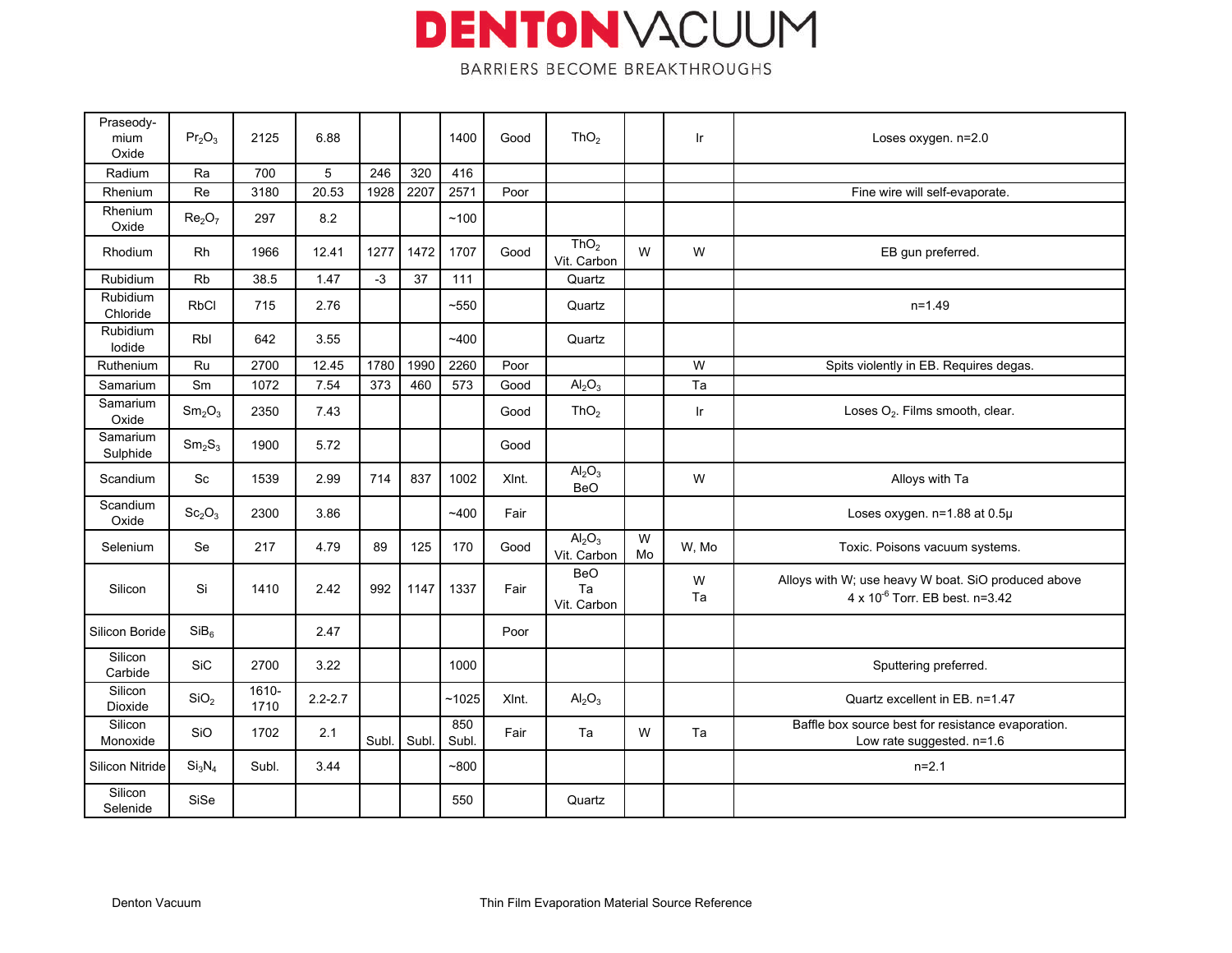| Silicon<br>Sulphide      | <b>SiS</b>                                          | Subl.         | 1.85  |       |       | 450           |       | Quartz                               |   |           |                                                                                |
|--------------------------|-----------------------------------------------------|---------------|-------|-------|-------|---------------|-------|--------------------------------------|---|-----------|--------------------------------------------------------------------------------|
| Silicon<br>Telluride     | SiTe <sub>2</sub>                                   |               | 4.39  |       |       | 550           |       | Quartz                               |   |           |                                                                                |
| Silver                   | Ag                                                  | 961           | 10.49 | 847   | 958   | 1105          | XInt. | Al <sub>2</sub> O <sub>3</sub><br>Mo | W | Ta<br>Mo  | Evaporates well from any source.                                               |
| Silver<br><b>Bromide</b> | AgBr                                                | 432           | 6.47  |       |       | ~1380         |       | Quartz                               |   | Ta        | $n=2.25$                                                                       |
| Silver<br>Chloride       | AgCl                                                | 455           | 5.56  |       |       | ~520          |       | Quartz                               |   | Mo, Pt    | $n=2.07$                                                                       |
| Silver Iodide            | Agl                                                 | 558           | 5.67  |       |       | ~1500         |       |                                      |   | Ta        | $n=2.21$                                                                       |
| Sodium                   | Na                                                  | 97            | 0.97  | 74    | 124   | 192           |       | Quartz                               |   | Ta, S.S.  | Use gentle preheat to outgas. Metal reacts violently in air.                   |
| Sodium<br><b>Bromide</b> | NaBr                                                | 755           | 3.2   |       |       | ~1400         |       | Quartz                               |   |           | Use gentle preheat to outgas. n=1.64                                           |
| Sodium<br>Chloride       | <b>NaCl</b>                                         | 801           | 2.16  |       |       | 530           | Good  | Quartz                               |   | Ta, W, Mo | Cu ovens, little decomposition. Use gentle preheat to outgas.<br>$n = 1.54$    |
| Sodium<br>Cyanide        | <b>NaCN</b>                                         | 563           |       |       |       | ~1550         |       |                                      |   | Ag        | Use gentle preheat to outgas. n=1.45                                           |
| Sodium<br>Fluoride       | <b>NaF</b>                                          | 988           | 2.79  |       |       | ~1700         | Good  | BeO                                  |   | Mo, Ta, W | Use gentle preheat to outgas. No decomposition.<br>n=1.30 at 0.55µ.            |
| Sodium<br>Hydroxide      | <b>NaOH</b>                                         | 318           | 2.13  |       |       | ~1470         |       |                                      |   | Pt        | Use gentle preheat to outgas. n=1.36                                           |
| Spinel                   | MgO <sub>3</sub><br>5Al <sub>2</sub> O <sub>3</sub> |               | 8     |       |       |               | Good  |                                      |   |           | $n=1.72$                                                                       |
| Strontium                | Sr                                                  | 769           | 2.6   | 239   | 309   | 403           | Poor  | Vit. Carbon                          | W | W, Ta, Mo | Wets but does not alloy with refractory metals. May react<br>violently in air. |
| Strontium<br>Fluoride    | SrF <sub>2</sub>                                    | 1190          | 4.24  |       |       | ~1000         |       | $\text{Al}_2\text{O}_3$              |   |           | $n = 1.44$                                                                     |
| Strontium<br>Oxide       | SrO                                                 | 2460          | 4.7   | Subl. | Subl. | 1500<br>Subl. |       | $\mathsf{Al}_2\mathsf{O}_3$          |   | Mo        | Reacts with Mo and W; n=1.87                                                   |
| Strontium<br>Sulphide    | <b>SrS</b>                                          | Above<br>2000 | 3.7   |       |       |               |       |                                      |   | Mo        | Decomposes. n=2.11                                                             |
| Sulphur                  | $S_8$                                               | 115           | 2     | 13    | 19    | 57            | Poor  | Quartz                               |   | W         | Poisons vacuum system.                                                         |
| Supermalloy              | Ni/Fe/Mo                                            | 1410          | 8.9   |       |       |               | Good  |                                      |   |           | Sputtering preferred; or co-evaporate from 2 sources,<br>Permalloy and Mo.     |
| Tantalum                 | Ta                                                  | 2996          | 16.6  | 1960  | 2240  | 2590          | XInt. |                                      |   |           | Forms good films.                                                              |
| Tantalum<br>Boride       | TaB <sub>2</sub>                                    | 3000          | 12.38 |       |       |               |       |                                      |   |           |                                                                                |
| Tantalum<br>Carbide      | <b>TaC</b>                                          | 3880          | 14.65 |       |       | $-2500$       |       |                                      |   |           |                                                                                |
| Tantalum<br>Nitride      | TaN                                                 | 3360          | 16.3  |       |       |               |       |                                      |   |           | Reactive; evaporate Ta in $10^{-3}$ N <sub>2</sub> .                           |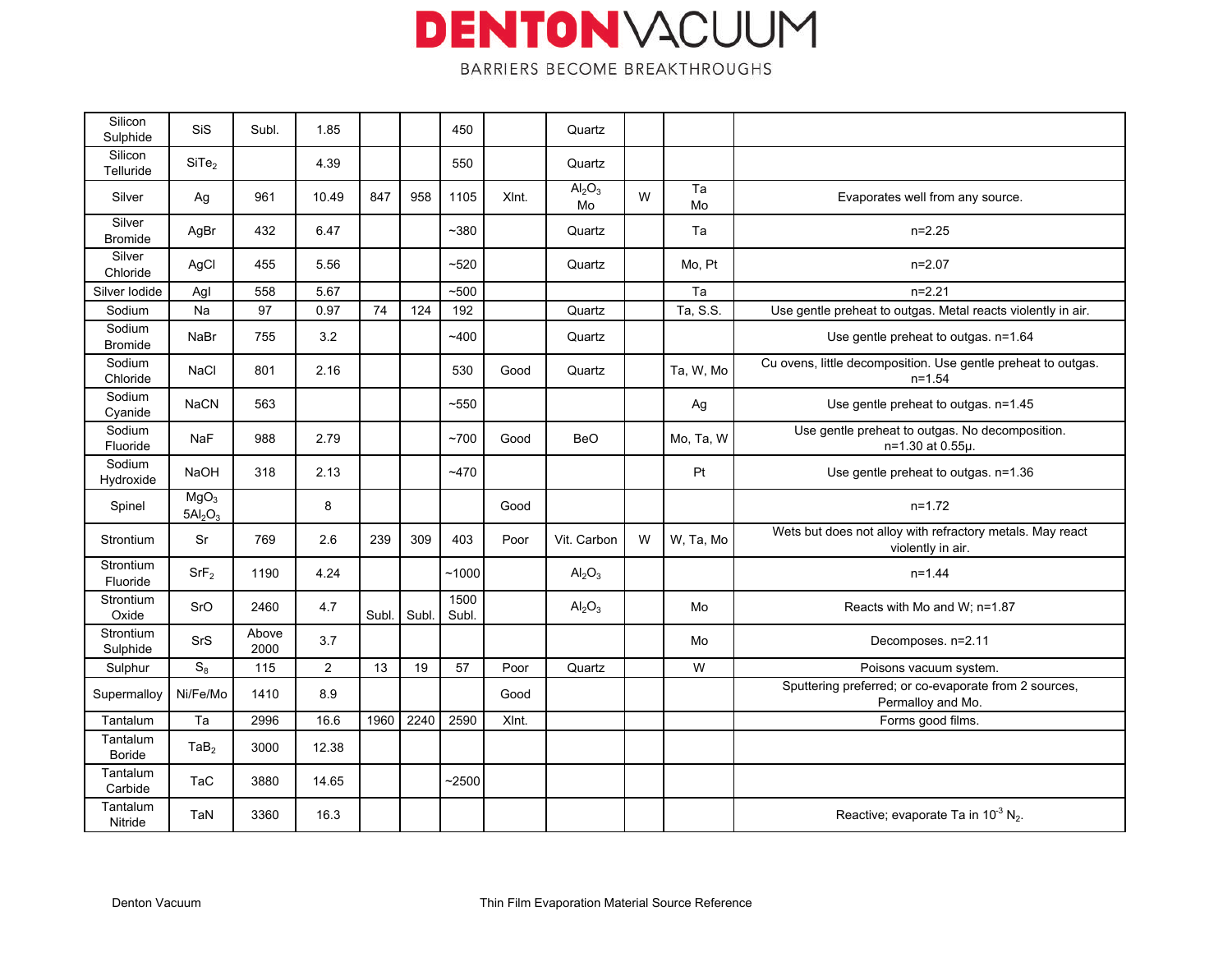| Tantalum<br>Pentoxide      | $Ta_2O_5$                      | 1800 | 8.74           | 1550         | 1780        | 1920          | Good  | Vit. Carbon                              | W | Ta        | Slight decomposition; evaporate in $10^{-3}$ Torr of O <sub>2</sub> .<br>n=2.0 at 1.5µ |
|----------------------------|--------------------------------|------|----------------|--------------|-------------|---------------|-------|------------------------------------------|---|-----------|----------------------------------------------------------------------------------------|
| Tantalum<br>Sulphide       | $\text{TaS}_2$                 | 1300 |                |              |             |               |       |                                          |   |           |                                                                                        |
| Technetium                 | Tc                             | 2200 | 11.5           | 1570         | 1800        | 2090          |       |                                          |   |           |                                                                                        |
| Teflon                     | PTFE                           | 330  | 2.9            |              |             |               |       |                                          |   | W         | Baffled Source. Film structure doubtful.                                               |
| <b>Tellurium</b>           | Te                             | 452  | 6.25           | 157          | 207         | 277           | Poor  | Al <sub>2</sub> O <sub>3</sub><br>Quartz | W | W, Ta     | Wets w/o alloying. Toxic.                                                              |
| Terbium                    | Tb                             | 1357 | 8.27           | 800          | 950         | 1150          | XInt. | Al <sub>2</sub> O <sub>3</sub>           |   | Ta        |                                                                                        |
| Terbium<br>Fluoride        | $TbF_3$                        | 1176 |                |              |             | $-800$        |       |                                          |   |           |                                                                                        |
| Terbium<br>Oxide           | $Tb_2O_3$                      | 2387 | 7.87           |              |             | 1300          |       |                                          |   | <b>Ir</b> | Partially decomposes.                                                                  |
| Terbium<br>Oxide           | $Tb_4O_7$                      |      |                |              |             |               |       |                                          |   | Ta        | Films TbO.                                                                             |
| Thallium                   | T1                             | 302  | 11.85          | 280          | 360         | 470           | Poor  | Al <sub>2</sub> O <sub>3</sub><br>Quartz |   | W, Ta     | Wets freely, very toxic.                                                               |
| Thallium<br><b>Bromide</b> | <b>TIBr</b>                    | 480  | 7.56           | Subl.        | Subl        | ~250<br>Subl. |       | Quartz                                   |   | Ta        | Toxic. n=2.3                                                                           |
| Thallium<br>Chloride       | <b>TICI</b>                    | 430  | $\overline{7}$ | Subl.        | Subl        | ~150<br>Subl. |       | Quartz                                   |   | Ta        | Toxic. n=2.25                                                                          |
| Thallium<br>lodide (B)     | TII                            | 440  | 7.09           | Subl.        | Subl        | ~250<br>Subl. |       | Quartz                                   |   |           | Toxic. n=2.78                                                                          |
| Thallium<br>Oxide          | TI <sub>2</sub> O <sub>3</sub> | 717  | 9.65           |              |             | 350           |       |                                          |   |           | Toxic, Goes to Tl <sub>2</sub> O at 850 °C                                             |
| Thorium                    | Th                             | 1875 | 11.7           | 1430         | 1660        | 1925          | XInt. |                                          | W | W, Ta, Mo | Toxic, radioactive.                                                                    |
| Thorium<br>Bromide         | ThBr <sub>4</sub>              |      | 5.67           | Subl.        | Subl.       | Subl.         |       |                                          |   | Mo        | Toxic, $n=2.47$ at $5\mu$                                                              |
| Thorium<br>Carbide         | ThC <sub>2</sub>               | 2773 | 8.96           |              |             | $-2300$       |       | Carbon                                   |   |           | Radioactive                                                                            |
| Thorium<br>Dioxide         | ThO <sub>2</sub>               | 3050 | 10.03          |              |             | $-2100$       | Good  |                                          |   | W         | Radioactive. n=1.86 at 2.2 microns                                                     |
| Thorium<br>Fluoride        | ThF <sub>4</sub>               | 1110 | 6.3            |              |             | ~1750         | Fair  | Vit. Carbon                              |   | Mo        | Radioactive. n=1.52. Heat substrate to above 150°C.                                    |
| Thorium<br>Oxyfluoride     | ThOF <sub>2</sub>              | 900  | 9.1            |              |             |               |       |                                          |   | Mo, Ta    | Radioactive, n=1.52                                                                    |
| Thorium<br>Sulphide        | ThS <sub>2</sub>               |      | 6.8            |              |             |               |       |                                          |   |           | Sputtering preferred; or co-evaporate from 2 sources.                                  |
| Thulium                    | Tm                             | 1545 | 9.32           | 461<br>Subl. | 554<br>Subl | 680<br>Subl.  | Good  | Al <sub>2</sub> O <sub>3</sub>           |   | Ta        |                                                                                        |
| Thulium Oxide              | Tm <sub>2</sub> O <sub>3</sub> |      | 8.9            |              |             | 1500          |       |                                          |   | Ir        | Decomposes.                                                                            |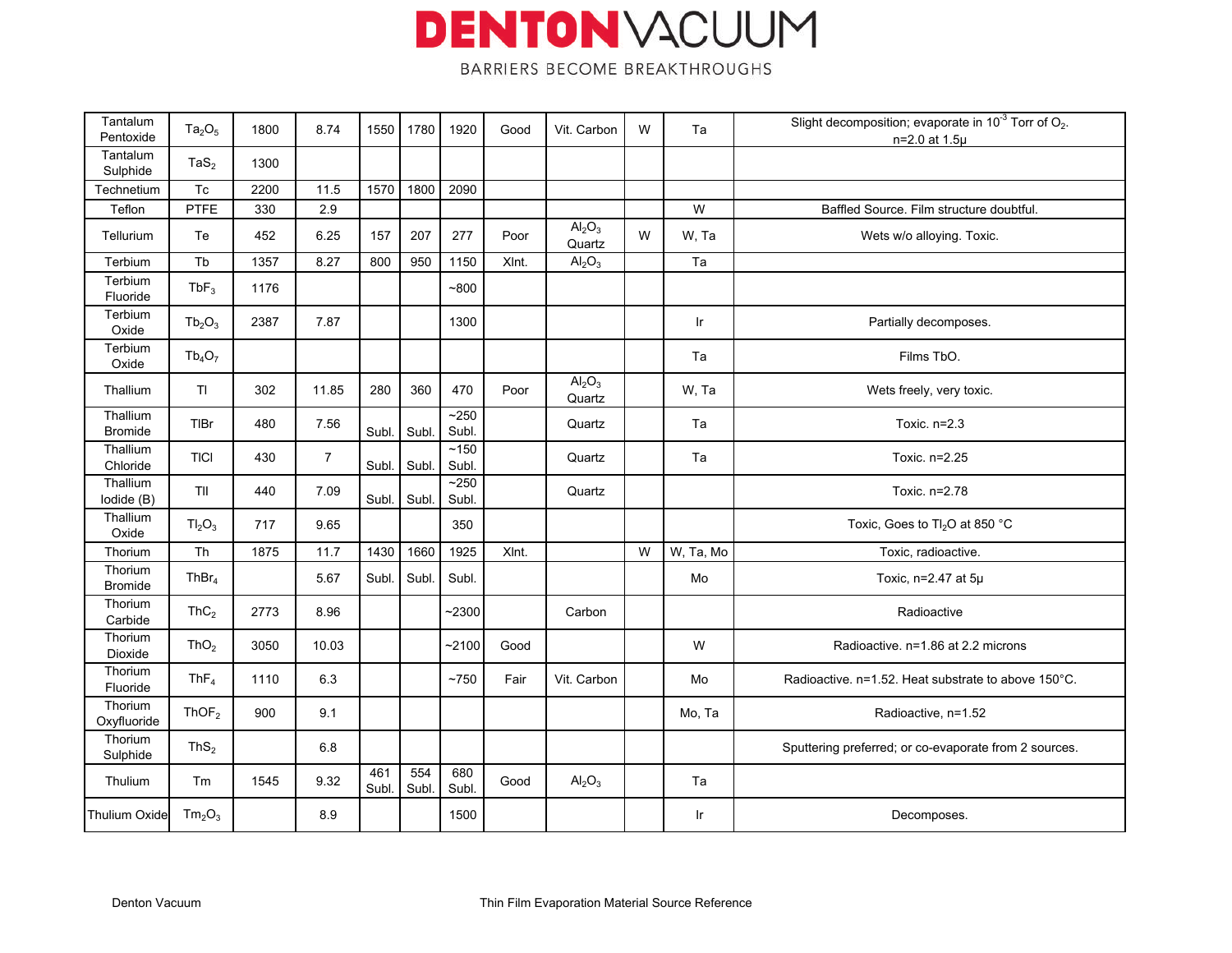| Tin                          | Sn                             | 232   | 7.75  | 682   | 807  | 997            | XInt. | Al <sub>2</sub> O <sub>3</sub>        | W | Mo          | Wets Mo; use a Ta liner in EB guns.                                                                   |
|------------------------------|--------------------------------|-------|-------|-------|------|----------------|-------|---------------------------------------|---|-------------|-------------------------------------------------------------------------------------------------------|
| Tin Oxide                    | SnO <sub>2</sub>               | 1127  | 6.95  | Subl. | Subl | ~1000<br>Subl. | XInt. | Quartz<br>$\mathsf{Al}_2\mathsf{O}_3$ | W | W           | Films from W oxygen deficient, oxidize in air. n=2.0                                                  |
| <b>Tin Selenide</b>          | SnSe                           | 861   | 6.18  |       |      | ~1400          | Good  | Quartz                                |   |             |                                                                                                       |
| <b>Tin Sulphide</b>          | SnS                            | 882   | 5.08  |       |      | $-450$         |       | Quartz                                |   |             |                                                                                                       |
| Tin Telluride                | SnTe                           | 780   | 6.44  |       |      | $-450$         |       | Quartz                                |   |             |                                                                                                       |
| Titanium                     | $\overline{\mathsf{T}}$ i      | 1675  | 4.5   | 1067  | 1235 | 1453           | XInt. | <b>TiC</b>                            |   | W           | Alloys with refractory metals; evolves gas on first heating.                                          |
| Titanium<br><b>Boride</b>    | TiB <sub>2</sub>               | 2980  | 4.5   |       |      |                | Poor  |                                       |   |             |                                                                                                       |
| Titanium<br>Carbide          | <b>TiC</b>                     | 3140  | 4.93  |       |      | $-2300$        |       |                                       |   |             |                                                                                                       |
| Titanium<br>Dioxide (rutile) | TiO <sub>2</sub>               | 1640  | 4.29  |       |      | ~1300          | Fair  |                                       |   | W, Mo       | Evaporate in 10-4 of $O_2$ onto 350° substrates. n=2.4                                                |
| Titanium<br>Monoxide         | <b>TiO</b>                     | 1750  | 4.93  |       |      | ~1500          | Good  | Vit. Carbon                           |   | W, Mo       | Use gentle preheat to outgas. Films TiO <sub>2</sub> if evaporated like<br>TiO <sub>2</sub> ; $n=2.2$ |
| Titanium<br>Nitride          | TiN                            | 2930  | 5.43  |       |      |                | Good  |                                       |   | Mo          | Sputtering preferred. Decomposes with thermal evaporation.                                            |
| Titanium<br>Sesquioxide      | Ti <sub>2</sub> O <sub>3</sub> | 2130  | 4.6   |       |      |                | Good  |                                       |   | W           | Decomposes.                                                                                           |
| Tungsten                     | W                              | 3410  | 19.3  | 2117  | 2407 | 2757           | Good  |                                       |   |             | Forms volatile oxides. Films hard & adherent.                                                         |
| Tungsten<br><b>Boride</b>    | WB <sub>2</sub>                | 2900  | 12.75 |       |      |                | Poor  |                                       |   |             |                                                                                                       |
| Tungsten<br>Carbide          | W <sub>2</sub> C               | 2860  | 17.15 | 1480  | 1720 | 2120           | XInt. |                                       |   | $\mathbf C$ |                                                                                                       |
| Tungsten<br>Telluride        | WTe <sub>3</sub>               |       | 9.49  |       |      |                |       | Quartz                                |   |             |                                                                                                       |
| Tungsten<br>Trioxide         | WO <sub>3</sub>                | 1473  | 7.16  | Subl. | Subl | 980<br>Subl.   | Good  |                                       |   | W, Pt       | Use gentle preheat to outgas. W reduces oxide slightly.<br>$n = 1.68$                                 |
| <b>Uranium</b>               | U                              | 1132  | 19.07 | 1132  | 1327 | 1582           | Good  |                                       | W | Mo, W       | Films oxidize.                                                                                        |
| <b>Uranium</b><br>Carbide    | UC <sub>2</sub>                | 2260  | 11.28 |       |      | 2100           |       | Carbon                                |   |             | Decomposes.                                                                                           |
| Uranium<br>Dioxide           | UO <sub>2</sub>                | 2176  | 10.9  |       |      |                |       |                                       |   | W           | Ta causes decomposition                                                                               |
| Uranium<br>Fluoride          | UF <sub>4</sub>                | ~1000 |       |       |      | 300            |       |                                       |   | Ni          |                                                                                                       |
| Uranium<br>Oxide             | $U_3O_8$                       | Dec   | 8.3   |       |      |                |       |                                       |   | W           | Decomposes at 1300°C to UO <sub>2</sub>                                                               |
| Uranium<br>Phosphide         | UP <sub>2</sub>                |       | 8.57  |       |      | 1200           |       |                                       |   | Ta          | Decomposes                                                                                            |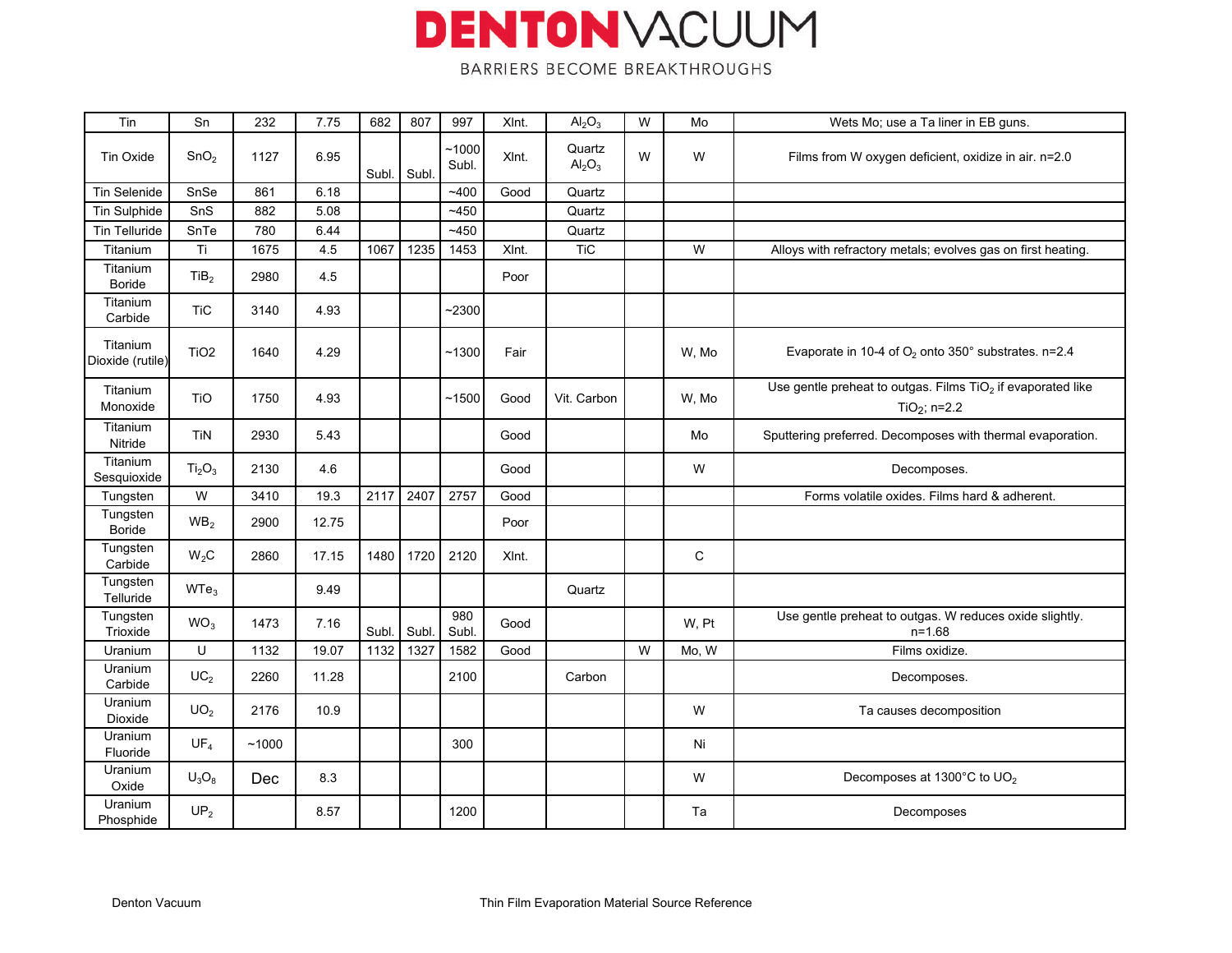| Uranium<br>Sulphide          | $U_2S_3$                              |      |      |              |              | 1400             |       |                                          |         | W         | Slight decomposition                                 |
|------------------------------|---------------------------------------|------|------|--------------|--------------|------------------|-------|------------------------------------------|---------|-----------|------------------------------------------------------|
| Vanadium                     | $\vee$                                | 1890 | 5.96 | 1162         | 1332         | 1547             | XInt. |                                          |         | W, Mo     | Wets Mo. EB evaporated films preferred.              |
| Vanadium<br><b>Boride</b>    | VB <sub>2</sub>                       | 2400 | 5.1  |              |              |                  |       |                                          |         |           |                                                      |
| Vanadium<br>Carbide          | VC                                    | 2810 | 5.77 |              |              | ~1800            |       |                                          |         |           |                                                      |
| Vanadium<br>Dioxide          | VO <sub>2</sub>                       | 1967 | 4.34 | Subl.        | Subl         | ~575<br>Subl.    |       |                                          |         |           | Deposit metal in 1 x $10^{-3}$ O <sub>2</sub>        |
| Vanadium<br>Nitride          | VN                                    | 2320 | 6.13 |              |              |                  |       |                                          |         |           |                                                      |
| Vanadium<br>Pentoxide        | $V_2O_5$                              | 690  | 3.36 |              |              | ~100             |       | Quartz                                   |         |           |                                                      |
| Vanadium<br>Silicide         | VSi <sub>2</sub>                      | 1700 | 4.42 |              |              |                  |       |                                          |         |           |                                                      |
| Ytterbium                    | Yb                                    | 824  | 6.98 | 520<br>Subl. | 590<br>Subl. | 690<br>Subl      | Good  |                                          |         | Ta        |                                                      |
| Ytterbium<br>Fluoride        | $YbF_3$                               | 1157 | 8.17 |              |              | ~100             |       |                                          |         | Mo        | n=1.57 at 3.8µ                                       |
| Ytterbium<br>Oxide           | $Yb_2O_3$                             | 2346 | 9.17 | Subl.        | Subl         | ~1500<br>Subl.   |       |                                          |         | Ir        | Loses oxygen.                                        |
| Yttrium                      | $\mathsf Y$                           | 1509 | 4.48 | 830          | 973          | 1157             | XInt. | Al <sub>2</sub> O <sub>3</sub>           | W       | W, Ta     | High Ta solubility.                                  |
| Yttrium<br>Aluminum<br>Oxide | $Y_3$ Al <sub>5</sub> O <sub>12</sub> | 1990 |      |              |              |                  | Good  |                                          | W       |           | Films not ferroelectric                              |
| Yttrium<br>Fluoride          | $YF_3$                                | 1387 | 4.01 |              |              |                  |       |                                          |         |           |                                                      |
| <b>Yttrium Oxide</b>         | $Y_2O_3$                              | 2680 | 4.84 | Subl.        | Subl         | $-2000$<br>Subl. | Good  | C                                        |         | W         | Loses oxygen, films smooth and clear. n=1.79 at 1µ   |
| <b>Zinc</b>                  | Zn                                    | 419  | 7.14 | 127          | 177          | 250              | XInt. | Al <sub>2</sub> O <sub>3</sub><br>Quartz | W       | Mo, W, Ta | Evaporates well under wide range of conditions.      |
| Zinc<br>Antimonide           | $Zn_3Sb_2$                            | 546  | 6.3  |              |              |                  |       |                                          |         |           |                                                      |
| Zinc Bromide                 | ZnBr <sub>2</sub>                     | 394  | 4.22 |              |              | $~1$ - 300       |       | Carbon                                   |         | W         | Decomposes.                                          |
| Zinc Fluoride                | $ZnF_2$                               | 872  | 4.84 |              |              | $-800$           |       | Quartz                                   |         | Pt, Ta    |                                                      |
| Zinc Nitride                 | $Zn_3N_2$                             |      | 6.22 |              |              |                  |       |                                          |         | Mo        | Decomposes.                                          |
| Zinc Oxide                   | ZnO                                   | 1975 | 5.61 |              |              | ~1800            | Fair  |                                          |         |           | Anneal in air at 450°C to reoxidize; n=2.0           |
| Zinc Selenide                | ZnSe                                  | 1526 | 5.42 |              |              | 660              |       | Quartz                                   | W<br>Mo | Ta, W, Mo | Use gentle preheat to outgas. Evaporates well, n=2.6 |